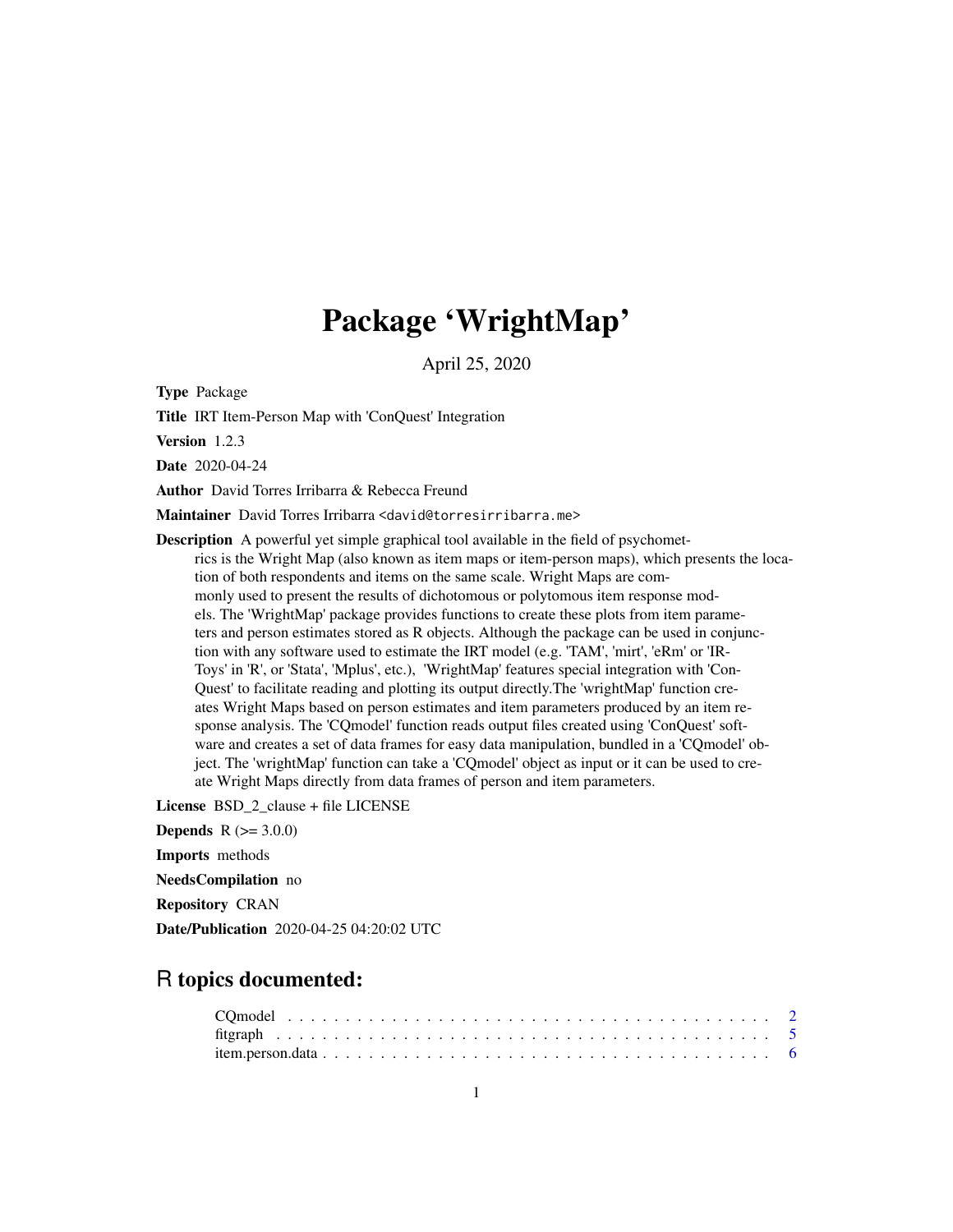#### <span id="page-1-0"></span>2 CQmodel

| Index |  |  |  |
|-------|--|--|--|
|       |  |  |  |
|       |  |  |  |
|       |  |  |  |
|       |  |  |  |
|       |  |  |  |
|       |  |  |  |
|       |  |  |  |
|       |  |  |  |

<span id="page-1-1"></span>CQmodel *ConQuest Output Processing*

#### Description

The CQmodel function reads ConQuest item parameter and person parameter output files and converts them into a list of data frames for more convenient data processing.

#### Usage

```
CQmodel(p.est = NULL, show = NULL, p.type = NULL, equation = NULL)
## S3 method for class 'CQmodel'
print(x,...)
## S3 method for class 'SOE'
print(x,...)
```
#### Arguments

| p.est    | Conquest person parameters file (EAPs, MLEs, etc.).                                                                                   |
|----------|---------------------------------------------------------------------------------------------------------------------------------------|
| show     | ConQuest show file.                                                                                                                   |
| p.type   | Type of person parameter estimate (EAP, MLE or WLE). If not specified, will<br>try to determine from the extension of the p.est file. |
| equation | String giving the model equation, if the Summary of Estimation table was not<br>included in the show file.                            |
| x        | Object that determines which function to call.                                                                                        |
| $\cdots$ | Additional arguments.                                                                                                                 |

#### Value

CQmodel returns an object of type CQmodel. Usually contains: Tables:

| RMP | A list of data frames containing the response model parameter estimates. One  |
|-----|-------------------------------------------------------------------------------|
|     | data frame is created for each table in the output. Each data frame contains  |
|     | parameter estimates, errors, and fit information.                             |
| GTN | A matrix containing the item thresholds (if included in the ConQuest output). |
|     | The rows are items and the columns are steps.                                 |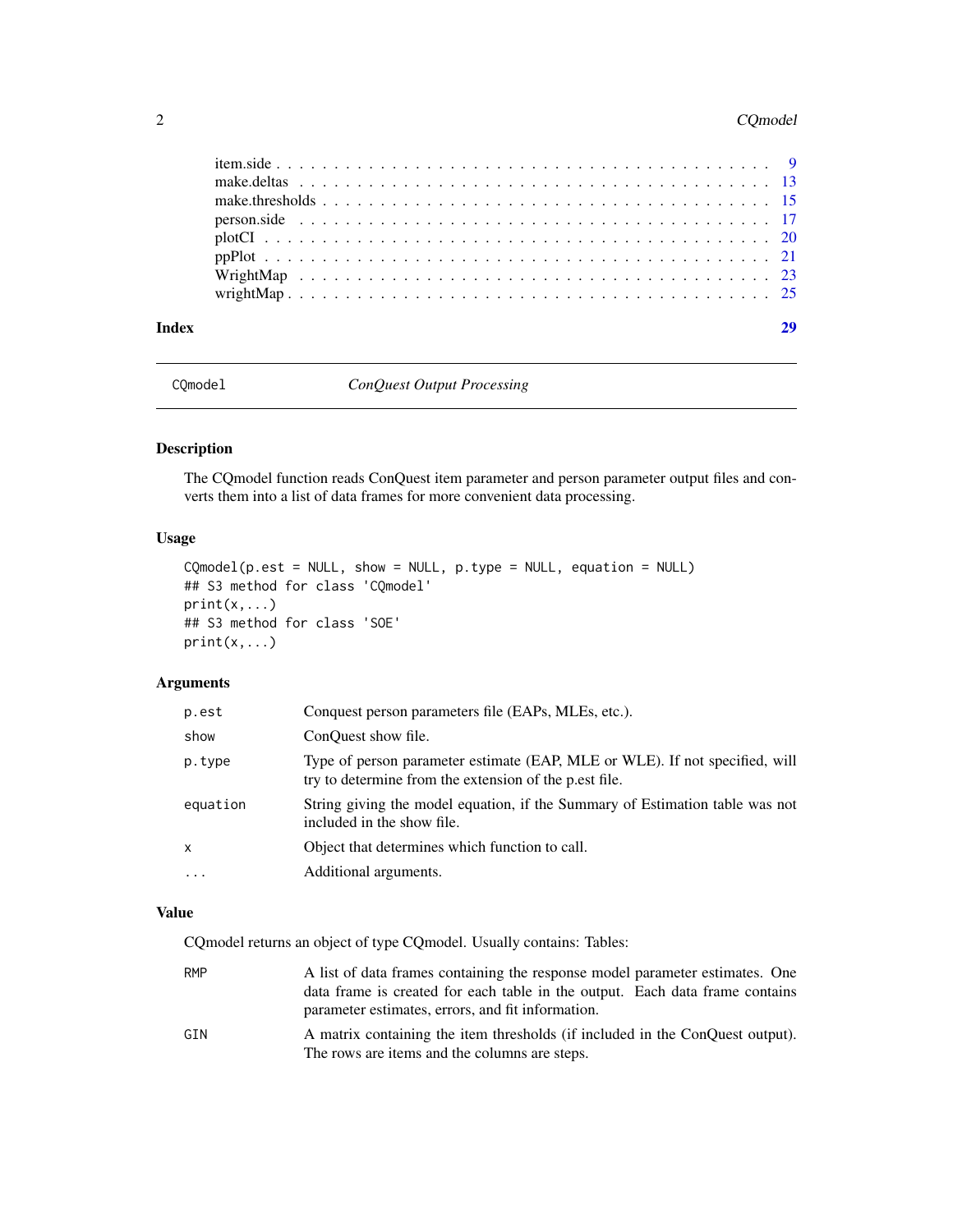#### $CQ$ model  $3$

| p.est                              | A data frame containing the person parameter estimates               |
|------------------------------------|----------------------------------------------------------------------|
| Summary of estimation:             |                                                                      |
| <b>SOE</b>                         | A list of various parameters related to the estimation               |
|                                    | Items that may be in the SOE list include:                           |
| method                             | <b>Estimation</b> method                                             |
| distribution                       | Assumed population distribution                                      |
| constraint                         | Constraint                                                           |
| format                             | Specified format of the datafile                                     |
| equation                           | A character string containing the item model (e.g. "item+item*step") |
| participants                       | Sample size                                                          |
| deviance                           | Final deviance of the model                                          |
| parameters                         | Total number of estimated parameters                                 |
| iterations                         | Number of iterations                                                 |
| seed                               | Random number generation seed                                        |
| PV. nodes                          | Number of nodes used when drawing PVs                                |
| fit.nodes                          | Number of nodes used when computing fit                              |
| n.plausible.values                 |                                                                      |
|                                    | Number of plausible values drawn                                     |
| max.iterations.no.improvement      | Maximum number of iterations without a deviance improvement          |
| max.steps                          | Maximum number of Newton steps in M-step                             |
| zero.perfect.value                 |                                                                      |
|                                    | Value for obtaining finite MLEs for zero/perfects                    |
| termination.reason                 | Reason for iteration termination                                     |
|                                    |                                                                      |
| max.iterations<br>parameter.change |                                                                      |
| deviance.change                    |                                                                      |
| Run details:                       |                                                                      |
| run.details                        | A list of details of the run                                         |
|                                    | Items that may be included in the run. details list include:         |
| date                               | The date of the ConQuest run                                         |
| data.file                          | The name of the datafile used                                        |
| format                             | The specified format of the datafile                                 |
| names                              | Names of items and/or dimensions                                     |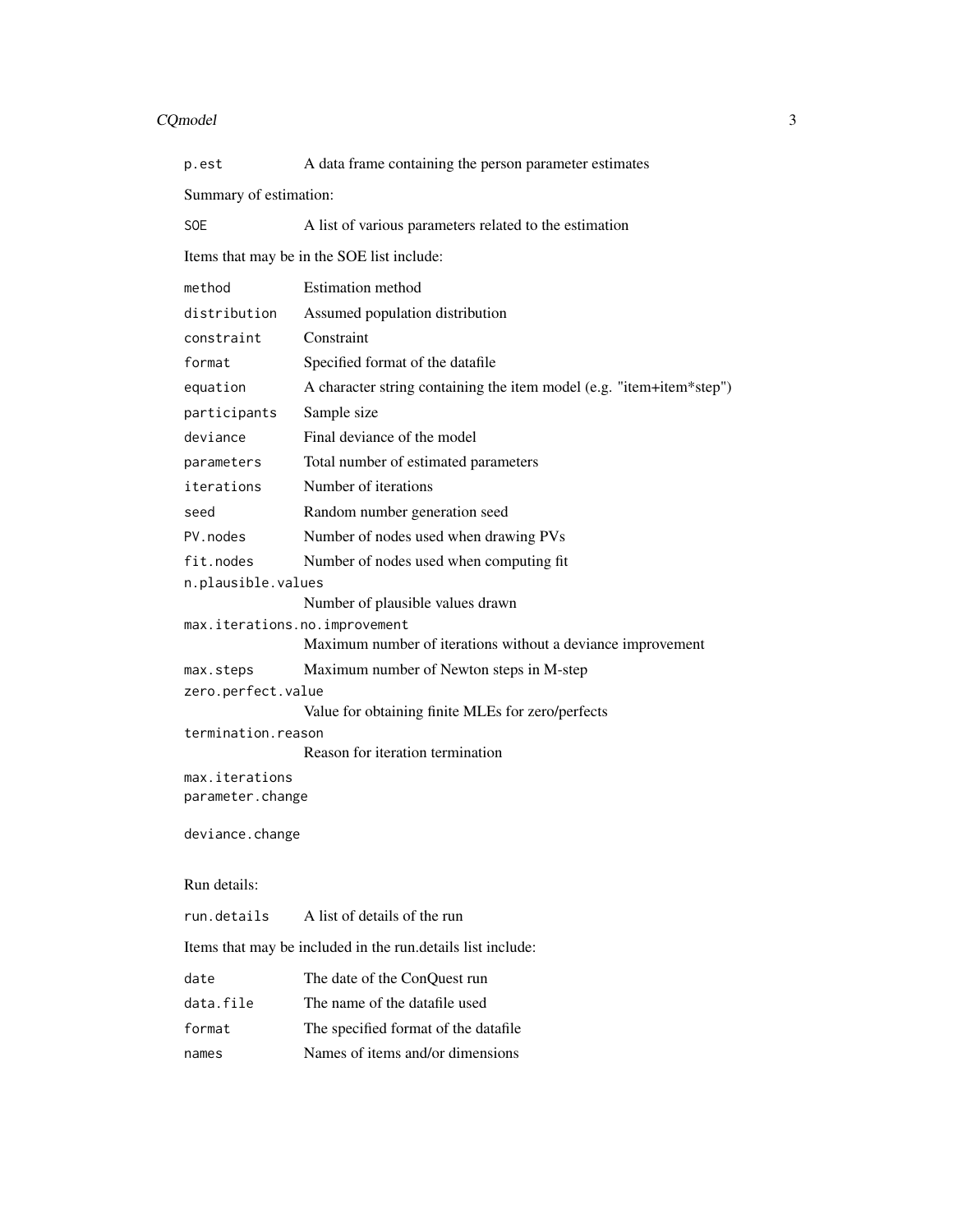#### Additional items:

| deviance     | The deviance of the model                                                     |
|--------------|-------------------------------------------------------------------------------|
| equation     | A character string containing the model specification (e.g. "item+item*step") |
| participants | The number of participants                                                    |
| parameters   | The number of parameters                                                      |
| title        | The run title                                                                 |
| reg.coef     | Regression coefficients                                                       |
| rel.coef     | Reliability coefficients                                                      |
| variances    |                                                                               |
| nDim         | Number of dimensions                                                          |
| dimensions   | Dimension names                                                               |
| p.est.type   |                                                                               |

#### Author(s)

Rebecca Freund and David Torres Irribarra

#### Examples

```
fpath <- system.file("extdata", package="WrightMap")
```

```
# Partial credit model
model1 <- CQmodel(p.est = file.path(fpath,"ex2.eap"),
show = file.path(fpath,"ex2.shw"))
model1 #Shows what tables are available
```

```
model1$SOE #Summary of estimation
model1$equation # Model specification
model1$reg.coef # Regression coefficients
model1$rel.coef # Reliability coefficients
model1$variances # Variances
```

```
names(model1$RMP) # Names of parameter tables
head(model1$RMP$item) #Item parameters
head(model1$RMP$"item*step") #Item by step parameters
```

```
# Complex model
model2 <- CQmodel(file.path(fpath,"ex4a.mle"),
file.path(fpath,"ex4a.shw"))
model2$equation # Model specification
names(model2$RMP) # Names of parameter tables
head(model2$RMP$"rater*topic*criteria*step") #An interaction table
```

```
model1$GIN #Item thresholds
model2$GIN #Item thresholds
```
head(model1\$p.est) ##EAPs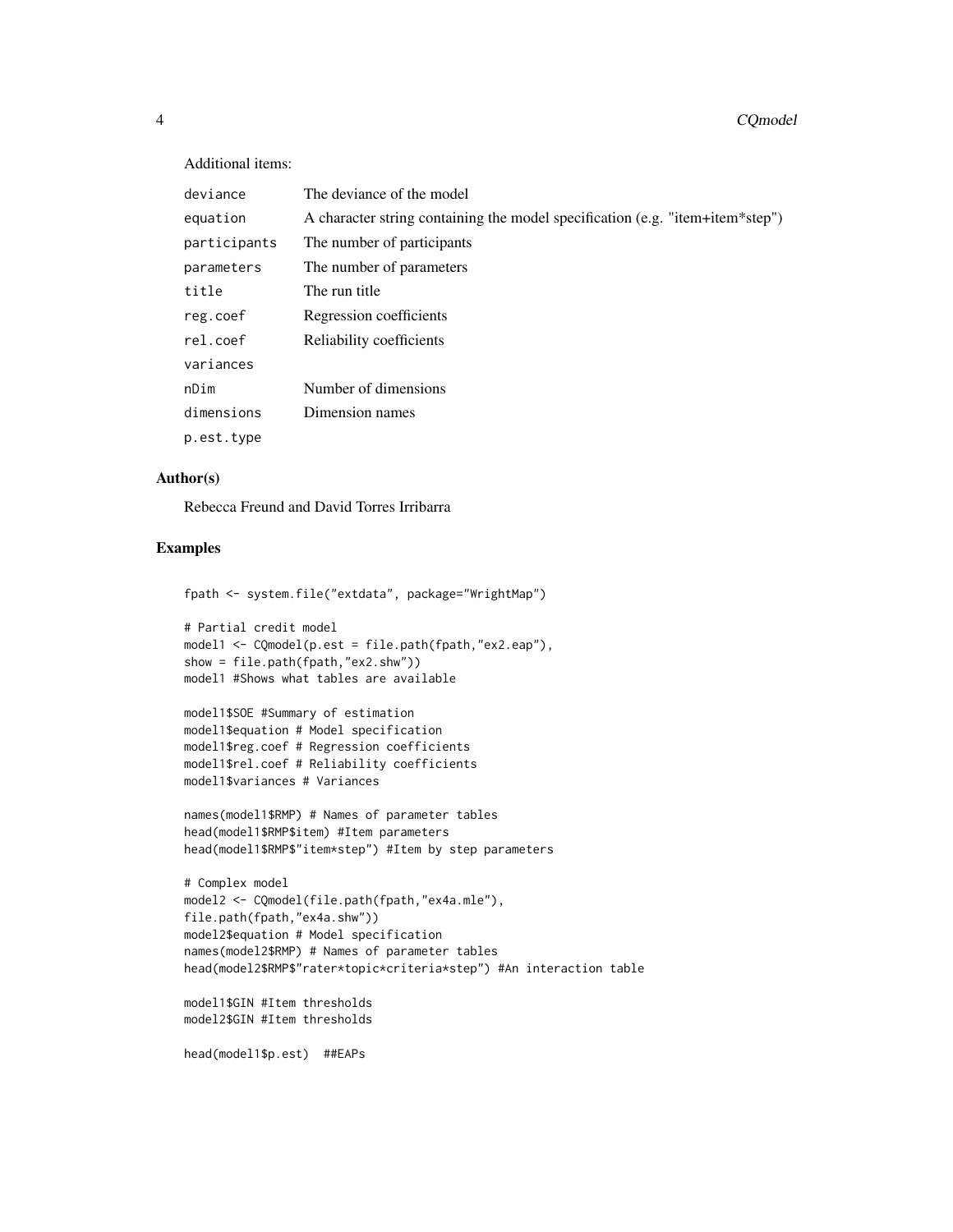#### <span id="page-4-0"></span>fitgraph 5

```
head(model2$p.est) ##MLEs
```
fitgraph *Item Fit Graphs*

#### Description

This function creates a graphical summary of the item fit information.

#### Usage

```
## Default S3 method:
fitgraph(fitEst, fitLB, fitUB, itemLabels, mainTitle = "Fit Plot",
pch = 18, fitColours = c("gray70", "gray60", "gray50", "gray40", "gray0"),
xlab = "Items", cex = 1.25, ...)
## S3 method for class 'numeric'
fitgraph(fitEst, fitLB, fitUB, itemLabels, mainTitle = "Fit Plot",
pch = 18, fitColours = c("gray70", "gray60", "gray50", "gray40", "gray0"),
xlab = "Items", cex = 1.25, ...)## S3 method for class 'CQmodel'
fitgraph(fitEst, table = NULL, fit.type = "W", itemLabels = NULL, ...)
## S3 method for class 'character'
fitgraph(fitEst, ...)
```
#### Arguments

|            | fitgraph arguments:                                                                                                                                                                 |
|------------|-------------------------------------------------------------------------------------------------------------------------------------------------------------------------------------|
|            | vector of item fit estimates. Could also be a CQmodel object or name of a<br>ConQuest show file.                                                                                    |
| fitEBt     | vector of lower bounds for critical intervals for each item.                                                                                                                        |
| fitUB      | vector of upper bounds for critical intervals for each item.                                                                                                                        |
| itemLabels | vector of item labels.                                                                                                                                                              |
| mainTitle  | string containing the title of the plot.                                                                                                                                            |
| pch        | number or vector indicating the type of symbols to be used for each item.                                                                                                           |
| fitColours | Color that will be used to shade the critical inteval area.                                                                                                                         |
| xlab       | Label of the x-axis. The default is 'items'.                                                                                                                                        |
| cex        | Size of the x-axis label.                                                                                                                                                           |
| $\ddots$   | Additional parameters.                                                                                                                                                              |
|            | Argument to use when passing a CQ model object:                                                                                                                                     |
| table      | Name of the RMP table that for which the fit will be plotted. By default fitgraph<br>will plot the first RMP table of the CQ model object, this argument overrides this<br>default. |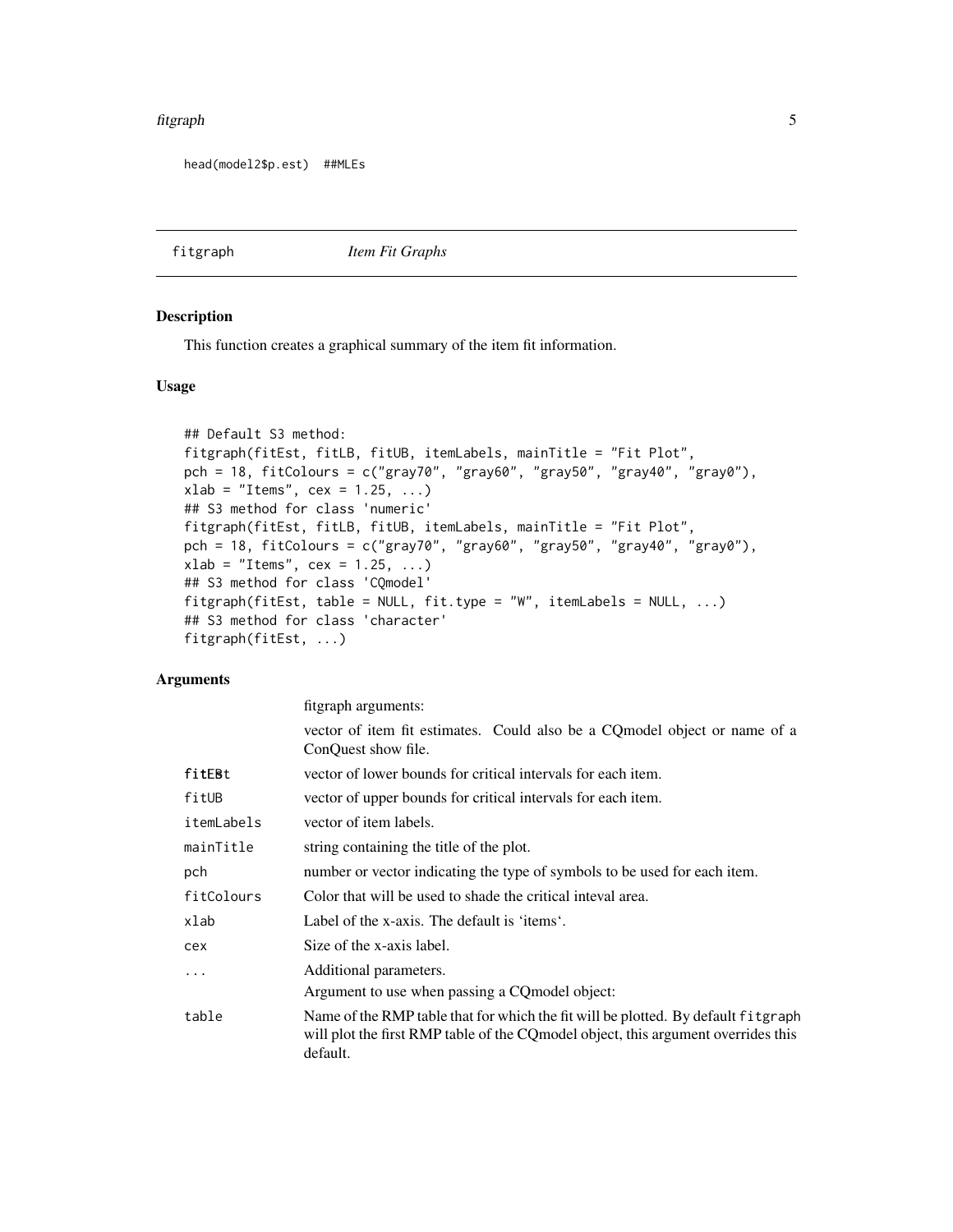<span id="page-5-0"></span>fit.type Type of fit estimate that will be used, it can be W for Weighted Fit (i.e. Infit, the default), or U for Unweighted Fit (i.e. Outfit). Called type in previous versions; use of that parameter is deprecated to avoid collision with the type parameter in the link{plot} function.

#### Author(s)

David Torres Irribarra and Rebecca Freund.

#### References

Wilson, M. (2005). Constructing measures: An item response modeling approach.

#### Examples

```
# Generating mock data
sampleLabels <- paste('item',1:10)
fitBounds <- (abs(rnorm(10, mean = 0, sd = .05)) \star 2)
fitEst \le rnorm(10, mean = 1, sd = .1)
fitLB <- 1 - fitBounds
fitUB <- 1 + fitBounds
par("mar")
# running fitgraph
fitgraph(fitEst,fitLB,fitUB,itemLabels=sampleLabels)
#From ConQuest output:
fpath <- system.file("extdata", package="WrightMap")
fitgraph(file.path(fpath,"ex2.shw"))
```
<span id="page-5-2"></span>item.person.data *Processing CQmodel objects for plotting*

#### <span id="page-5-1"></span>Description

The itemData and personData functions take CQmodel objects (or ConQuest output files) as inputs and return a vector or matrix. They were originally developed for use by [wrightMap](#page-24-1), but are separated out here to allow the outputs to be sent to other plotting functions.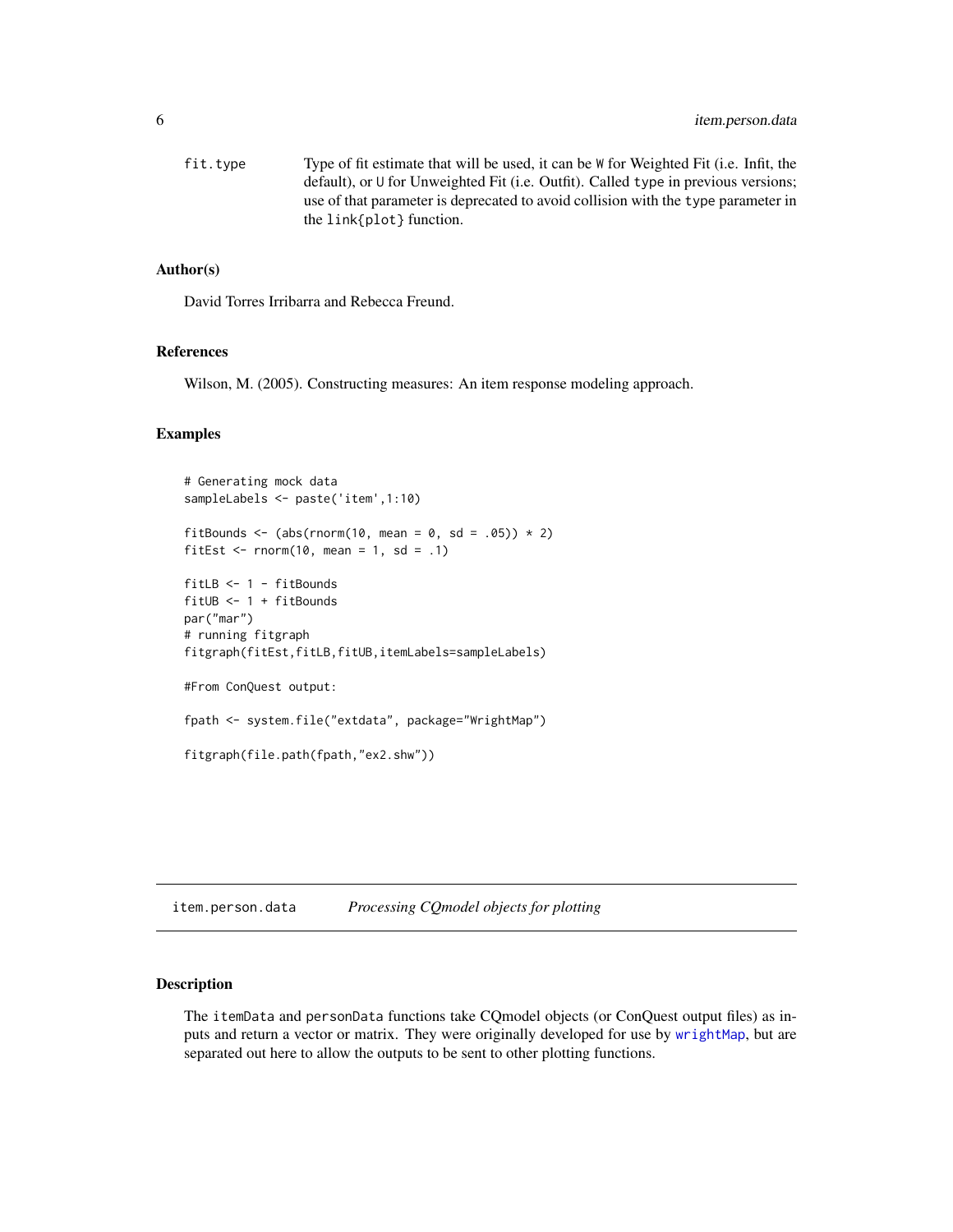#### <span id="page-6-0"></span>item.person.data 7

#### Usage

```
itemData(thresholds, ...)
## Default S3 method:
itemData(thresholds, item.type = "deltas",...)
## S3 method for class 'character'
itemData(thresholds, p.type = NULL, equation = NULL, ...)
## S3 method for class 'CQmodel'
itemData(thresholds, item.table = NULL, interactions = NULL,
step.table = NULL, item.type = "default", throld = 0.5, ...)
personData(thetas,...)
```

```
## Default S3 method:
personData(thetas,...)
## S3 method for class 'character'
personData(thetas, p.type = NULL,...)
## S3 method for class 'CQmodel'
personData(thetas,...)
```
#### Arguments

itemData arguments:

Usually, a CQmodel object or the name of a ConQuest show file. Will also accept a matrix, but this is only really for use within other functions. In general [make.thresholds](#page-14-1) should be used instead.

| themshobds   | Indicates whether to use thresholds or deltas.                                                             |
|--------------|------------------------------------------------------------------------------------------------------------|
| equation     | string giving the model equation, if the Summary of Estimation table was not<br>included in the show file. |
| item.table   | Name of RMP table to use for the main effect of the item parameters.                                       |
| interactions | Name of RMP interaction table to use in addition to item, table.                                           |
| step.table   | Name of RMP table to use in addition to item. table.                                                       |
| throld       | The probability level to be used for calculating thresholds.                                               |
| $\cdots$     | Additional parameters to pass to make. thresholds.                                                         |
|              | personData arguments:                                                                                      |
| thetas       | a CQModel object or the name of the Conquest person parameters file (EAPs,<br>MLEs, etc.)                  |
| p.type       | Type of person parameter estimate (EAP, MLE or WLE).                                                       |
|              |                                                                                                            |

#### Details

The itemData and personData functions are usually called by [wrightMap](#page-24-1). They can also be called directly.

For the itemData function, note that the item.table, interactions, and step.table parameters must be the exact name of specific RMP tables. You cannot specify an interactions table or a step table without also specifying an item table (although JUST an item table is fine). If your model equation is more complicated, you will have to either use a GIN table or specify in the function call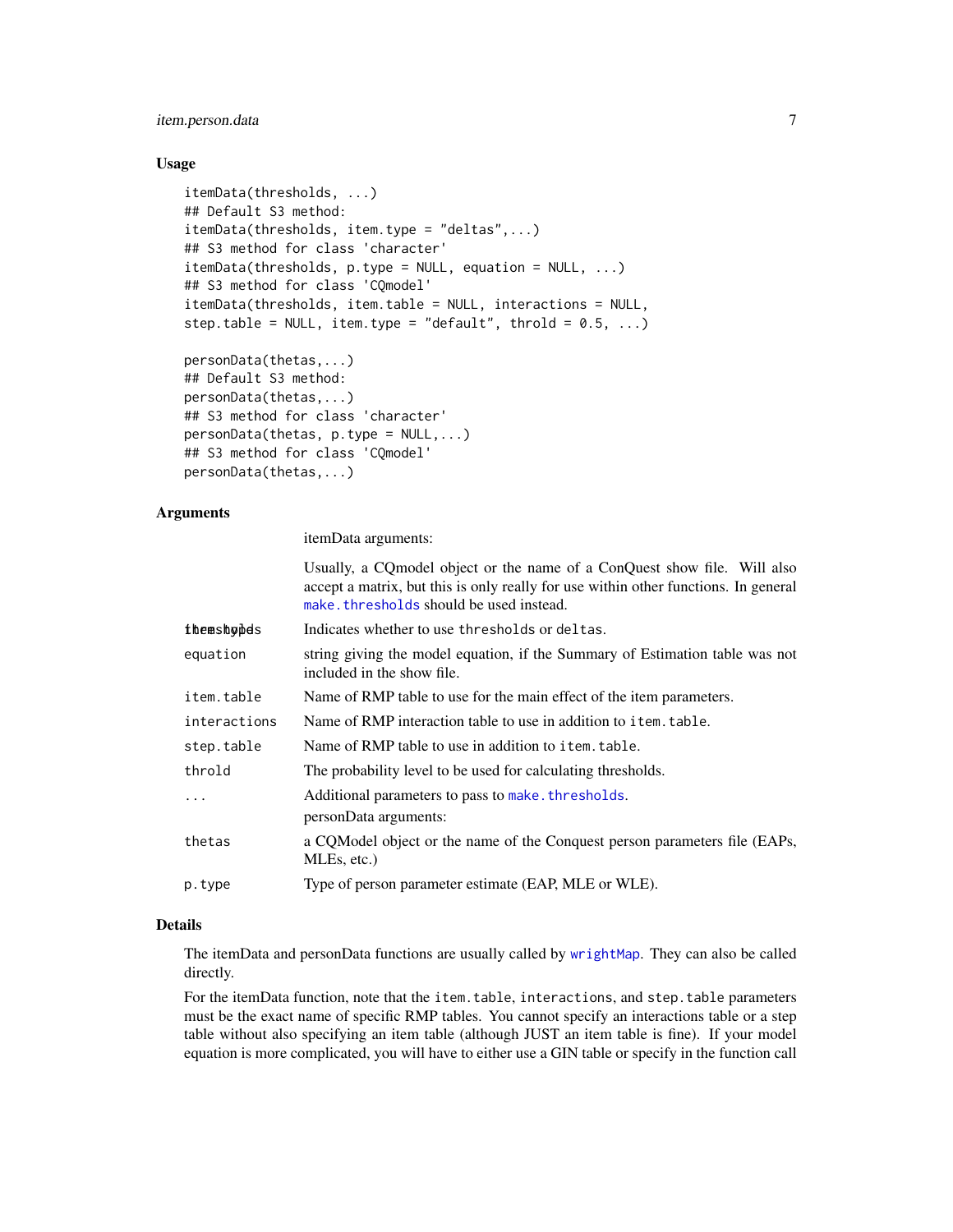<span id="page-7-0"></span>which tables to use for what. A model of the form item  $+$  item  $*$  step  $+$  booklet, for example, will not run unless there is a GIN table or you have defined at least the item.table.

#### Value

The itemData functions return a vector of item parameters, or a matrix in which the rows are items and the columns are steps. The personData functions return a vector of person paramenters, or a matrix in which the rows are persons and the columns are dimensions.

#### Author(s)

Rebecca Freund and David Torres Irribarra

#### See Also

[item.side](#page-8-1) [person.side](#page-16-1) [make.thresholds](#page-14-1) [make.deltas](#page-12-1) [wrightMap](#page-24-1)

#### Examples

```
#As a call from wrightMap:
fpath <- system.file("extdata", package="WrightMap")
model1 <- CQmodel(file.path(fpath,"ex2a.eap"), file.path(fpath,"ex2a.shw"))
# Making thresholds if there are no GIN tables (partial credit model)
wrightMap(model1, type = "thresholds")
#Complex model:
model2 <- CQmodel(file.path(fpath,"ex4a.mle"), file.path(fpath,"ex4a.shw"))
wrightMap(model2, item.table = "rater")
wrightMap(model2, item.table = "rater", interactions = "rater*topic",
  step.table = "topic")
# Plotting item results
fpath <- system.file("extdata", package="WrightMap")
model3 <- CQmodel(file.path(fpath,"ex2a.eap"), file.path(fpath,"ex2a.shw"))
m3.item <- itemData(model3)
dev.new(width=10, height=10)
#control of oma allows us to give more space to longer item names
itemModern(m3.item, label.items.srt= 90, oma = c(2,0,0,2))
itemClassic(m3.item)
itemHist(m3.item)
m3.person <- personData(model3)
personHist(m3.person)
personDens(m3.person)
```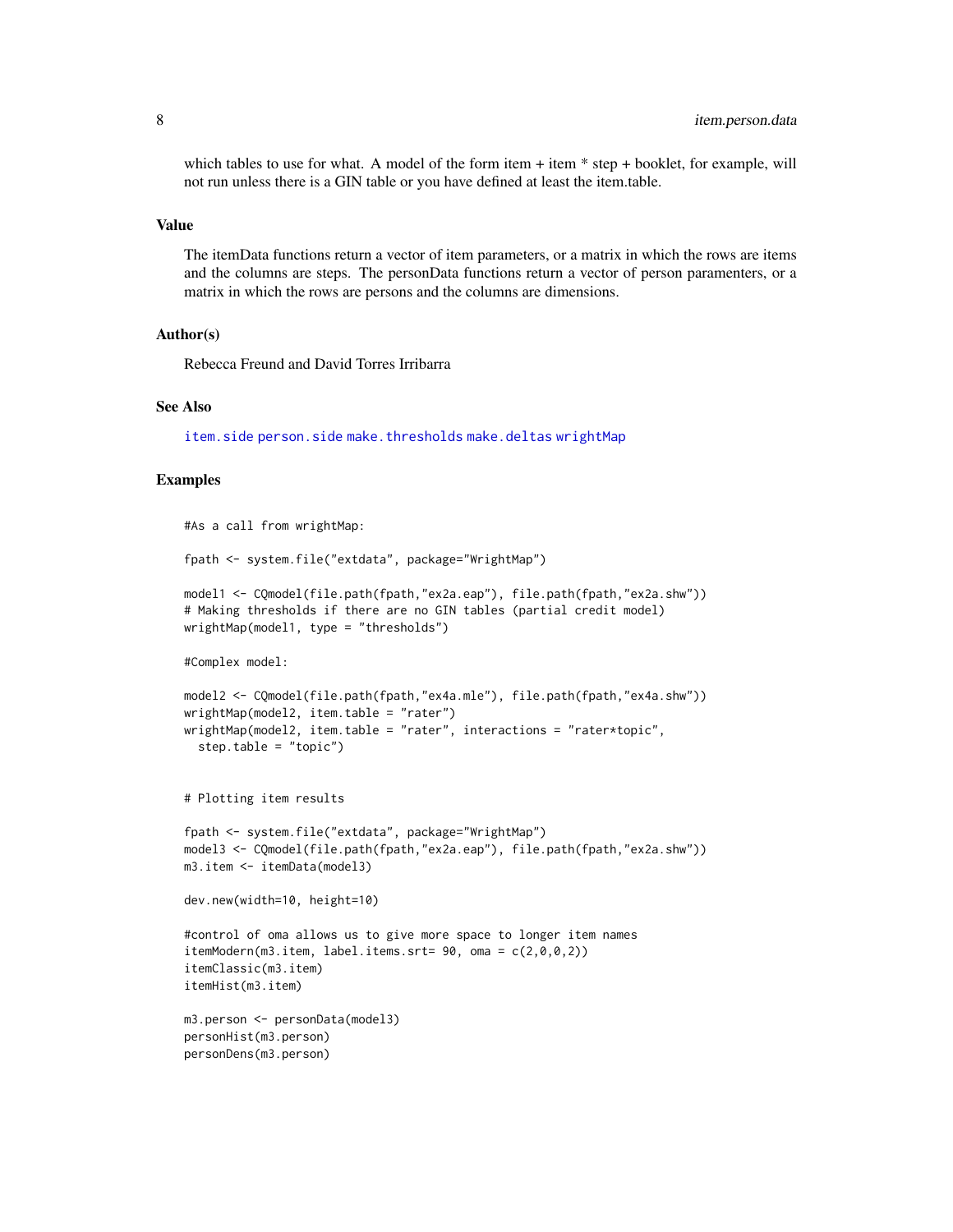#### <span id="page-8-1"></span><span id="page-8-0"></span>Description

Draw the item side of a Wright Map in a variety of styles. Intended to be primarily called by [wrightMap](#page-24-1), but also available for use on their own.

#### Usage

```
itemModern(thr, yRange = NULL, axis.items = "Items", show.thr.sym = TRUE
, thr.sym.cex = 0.8, thr.sym.lwd = 1, thr.sym.pch = 23
, thr.sym.col.fg = rgb(0, 0, 0, 0.3), thr.sym.col.bg = rgb(0, 0, 0, 0.3)
, show.thr.lab = TRUE, thr.lab.pos = c(2, 4), thr.lab.text = NULL
, thr.lab.col = "black", thr.lab.cex = 0.5, thr.lab.font = 2, label.items.rows = 1
, label.items.srt = 0, label.items = NULL, label.items.cex = 0.6
, label.items.ticks = TRUE, axis.logits = "Logits", show.axis.logits = "R"
, oma = c(\emptyset, \emptyset, \emptyset, 3), cutpoints = NULL, vertLines = FALSE, ...)
itemClassic(thr, yRange = NULL, axis.items = "Items", axis.logits = "Logits"
, show.axis.logits = "R", oma = c(\emptyset, \emptyset, \emptyset, 3), cutpoints = NULL, ...)
itemHist(thr, yRange = NULL, axis.items = "Items", axis.logits = "Logits"
, show.axis.logits = "R", oma = c(0, 0, 0, 3), cutpoints = NULL,...)
```
#### Arguments

General arguments:

|                  | vector or matrix of threshold parameters. If a matrix, items should be in the rows<br>and steps in the columns.                                                                 |
|------------------|---------------------------------------------------------------------------------------------------------------------------------------------------------------------------------|
| <b>thange</b>    | vector with 2 elements specifying the lower and upper limits of the plot's y-axis.                                                                                              |
| axis.items       | title of the x-axis.                                                                                                                                                            |
| axis.logits      | title of the y-axis.                                                                                                                                                            |
| show.axis.logits |                                                                                                                                                                                 |
|                  | if equal to "R" or "L", draws a logit axis on the right or left. Will also draw an<br>axis on the right if the value is codeTRUE. If any other value, the axis is not<br>drawn. |
| oma              | values to use for the oma parameter (see par)                                                                                                                                   |
| cutpoints        | values at which to draw horizontal lines (see cutLines)                                                                                                                         |
| $\ddotsc$        | additional arguments to cutLines                                                                                                                                                |
|                  | itemModern arguments:                                                                                                                                                           |
| show.thr.sym     | logical. If TRUE (default), the plot will show symbols for the item thresholds.                                                                                                 |
|                  |                                                                                                                                                                                 |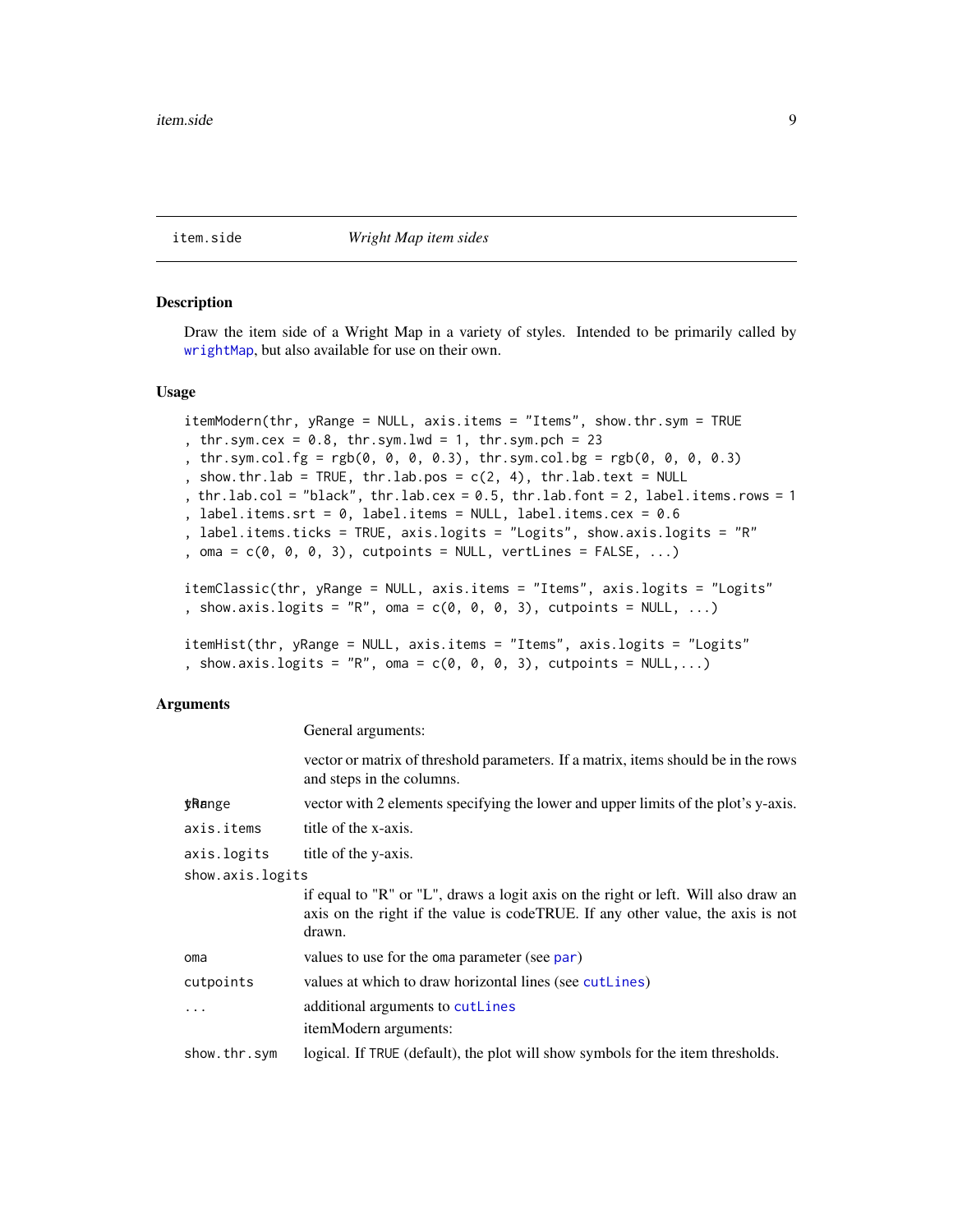| thr.sym.cex       | an integer, vector or matrix of numerical values giving the amount by which the<br>threshold symbols should be magnified relative to the default.                                                                                                       |
|-------------------|---------------------------------------------------------------------------------------------------------------------------------------------------------------------------------------------------------------------------------------------------------|
| thr.sym.lwd       | an integer, vector or matrix of positive numbers specifying the width of the lines<br>used in the threshold symbols.                                                                                                                                    |
| thr.sym.pch       | an integer, vector or matrix of integers specifying a symbol or a single character<br>to be used to represent the item thresholds.                                                                                                                      |
| thr.sym.col.fg    | an integer, vector or matrix of numerical values indicating the foreground color<br>to be used in the thresholds labels.                                                                                                                                |
| thr.sym.col.bg    | an integer, vector or matrix of numerical values indicating the background color<br>to be used in the thresholds labels.                                                                                                                                |
| show.thr.lab      | logical. If TRUE (default), the plot will show labels for the item thresholds.                                                                                                                                                                          |
| thr.lab.pos       | an integer, vector or matrix containing the position in which to display the label<br>for each threshold label. Values of 1, 2, 3 and 4, respectively indicate positions<br>below, to the left of, above and to the right of the specified coordinates. |
| thr.lab.text      | a matrix containing the labels to display for each threshold. In the matrix each<br>row represents an item and each column represents a level.                                                                                                          |
| thr.lab.col       | a matrix containing the color to display for each threshold label. In the matrix<br>each row represents an item and each column represents a level.                                                                                                     |
| thr.lab.cex       | an integer, vector or matrix of numerical values giving the amount by which the<br>threshold labels should be magnified relative to the default.                                                                                                        |
| thr.lab.font      | an integer, vector or matrix which specifies which font to use for threshold la-<br>bels. 1 corresponds to plain text, 2 to bold face (the default), 3 to italic and 4 to<br>bold italic.                                                               |
| label.items.rows  |                                                                                                                                                                                                                                                         |
|                   | an integer indicating the number of rows used to display the item labels. Can<br>take values 1 (default), 2 and 3. Useful when item labels are overlaping.                                                                                              |
| label.items.srt   |                                                                                                                                                                                                                                                         |
|                   | angle of rotation for item labels. It only works if label.item.rows is set to 1.                                                                                                                                                                        |
| label.items       | a vector of strings containing the labels identifying the items.                                                                                                                                                                                        |
| label.items.cex   |                                                                                                                                                                                                                                                         |
|                   | an integer, vector or matrix of numerical values giving the amount by which the<br>threshold labels should be magnified relative to the default.                                                                                                        |
| label.items.ticks |                                                                                                                                                                                                                                                         |
|                   | logical. If TRUE (default), ticks are drawn in the x-axis of the item side.                                                                                                                                                                             |
| vertLines         | logical. If TRUE, light gray vertical lines are drawn to mark all symbols associ-<br>ated with an item or feature in the x-axis.                                                                                                                        |

### Details

These functions are designed as helper functions for [wrightMap](#page-24-1) to draw the item side of a map. When called outside of that function, they can be used to create more customized maps. Possible uses inlcude:

• draw an item map on its own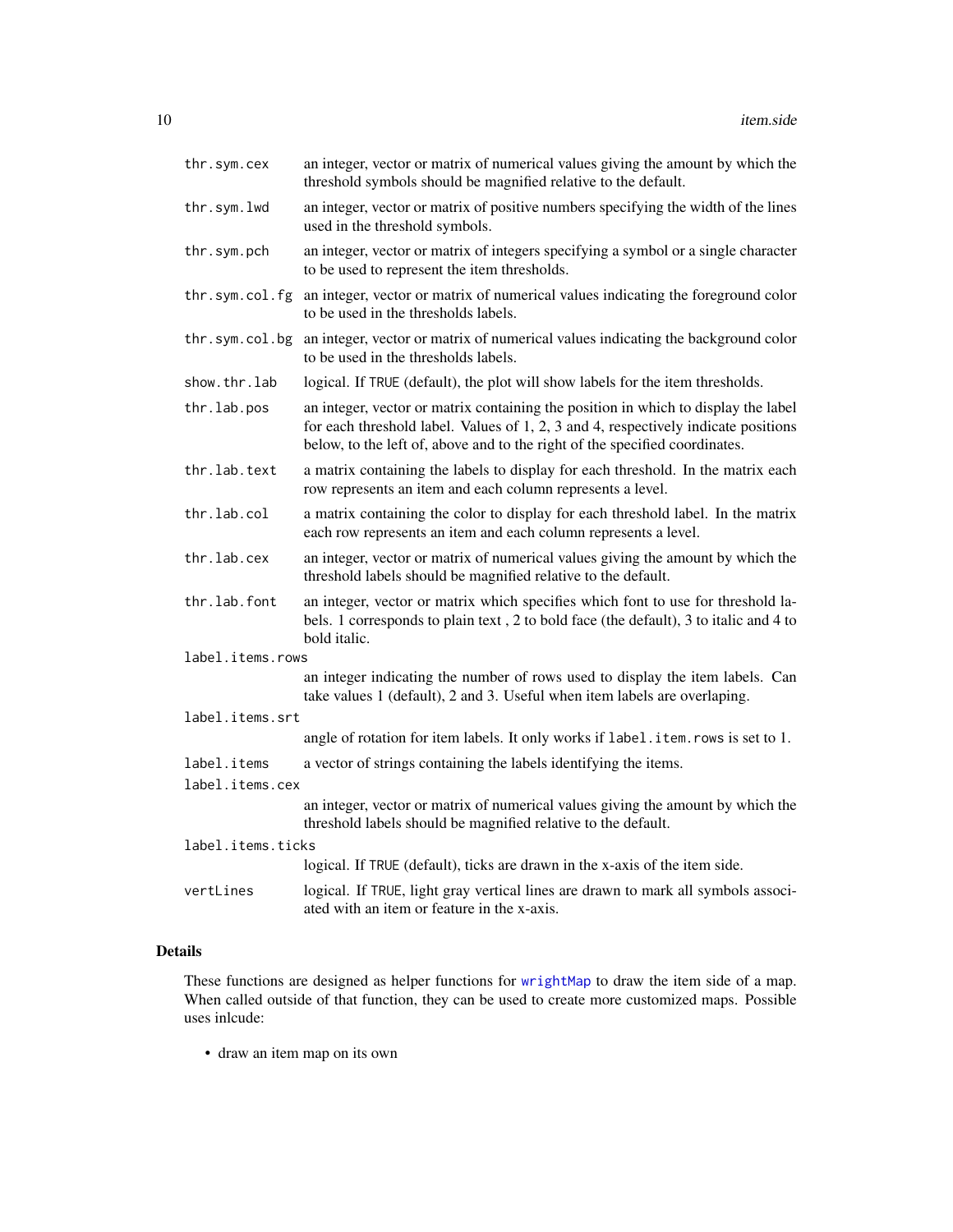#### <span id="page-10-0"></span>item.side 11

- compare two item maps in a single figure
- draw a Wright Map with the item side on the left and the person side on the right
- etc.

The itemClassic style draws a stacked plot, similar to the Wright Maps available in ConQuest text output files. The itemModern style is the default style for [wrightMap](#page-24-1) which plots each item as a column of difficulty parameters. The itemHist style plots a histogram.

#### Note

When combining with a person. side function, note that those functions use split. screen, which are incompatible with [layout](#page-0-0) and some other plotting functions. Note also that all graphs on a single plot should usually have their yRange explicitly specified to ensure that values are comparable across plots. To plot data from ConQuest output, use [itemData](#page-5-1) first to extract the data table.

#### Author(s)

Rebecca Freund and David Torres Irribarra

#### See Also

[person.side](#page-16-1) [itemData](#page-5-1) [wrightMap](#page-24-1)

#### Examples

```
#As a call from wrightMap:
 ## Mock results
 uni.proficiency \le rnorm(1000, mean = -0.5, sd = 1)
 items.loc <- sort( rnorm( 20))
 thresholds <- data.frame(
   11 = items.loc - 0.5,
   12 = items.loc - 0.25,13 = items.loc + 0.25,
   14 = items.loc + 0.5)
## Setting up labels, colors and symbols
  thresholds.labels <- data.frame(
   11 = paste('Lev', rep(1,20),sep = ''),12 = paste('Lev', rep(2,20),sep = ''),13 = paste('Lev', rep(3,20), sep = ''),14 = paste('Lev', rep(4,20), sep = ''))thresholds.colors <- data.frame(
   11 = rep( 'green', 20),
   12 = rep( 'red', 20),
   13 = rep('yellow', 20),14 = rep( 'blue', 20))
```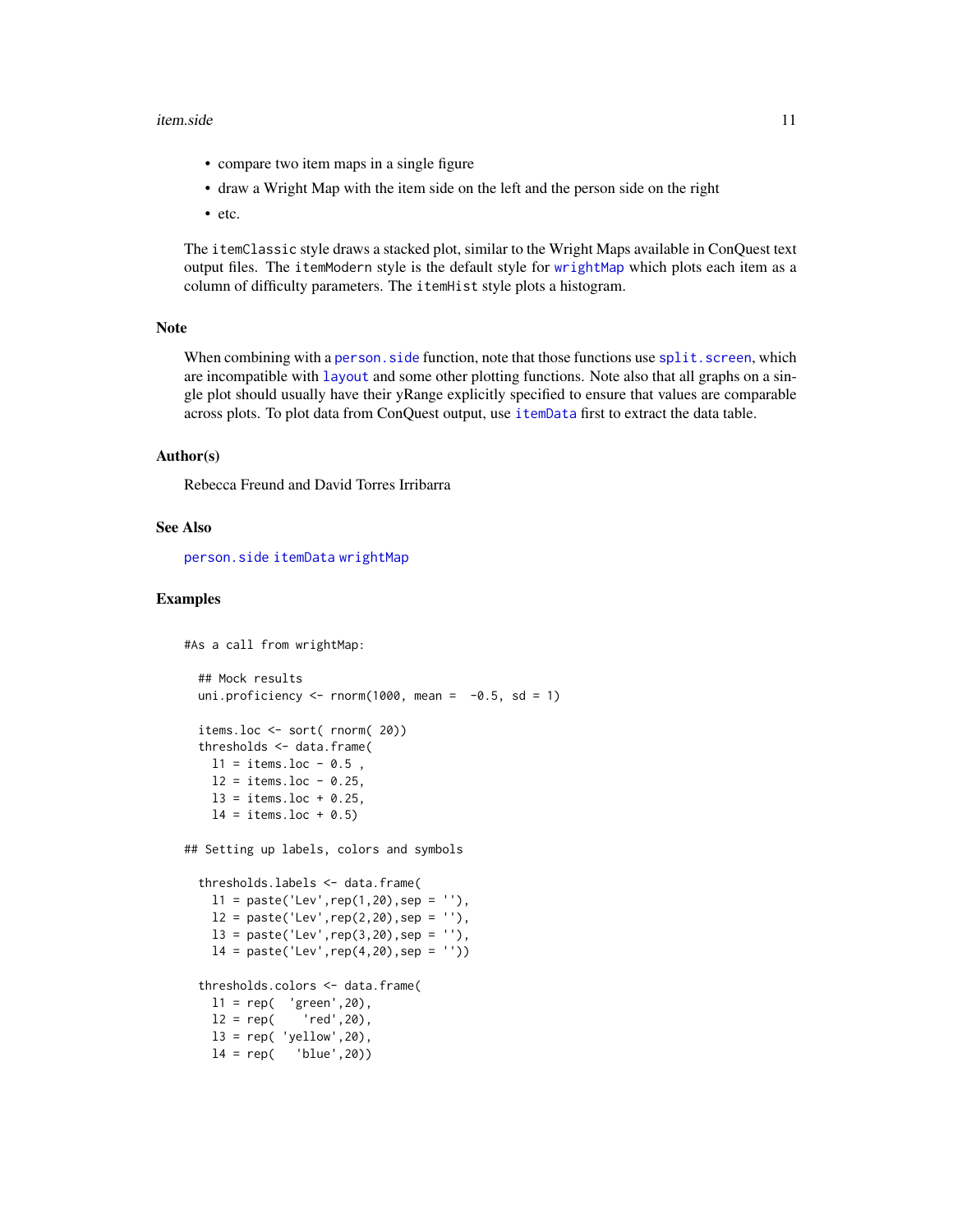```
thresholds.symbols <- data.frame(
   11 = rep(15,20),
   12 = rep(16,20),
   13 = rep(17,20),
   l4 = rep( 18,20))
wrightMap( uni.proficiency, thresholds
  , thr.lab.text = thresholds.labels
  , thr.lab.col = thresholds.colors
  , thr.sym.pch = thresholds.symbols
 \lambda#As direct call:
## Plotting results of a unidimensional Rating Scale Model
 items.loc <- sort( rnorm( 20))
 thresholds <- data.frame(
   11 = items.loc - 0.5,
   12 = items.loc - 0.25,
   13 = items.loc + 0.25,
   14 = items.loc + 0.5itemModern(thresholds)
itemClassic(thresholds)
itemHist(thresholds)
## Plotting ConQuest results
fpath <- system.file("extdata", package="WrightMap")
model1 <- CQmodel(file.path(fpath,"ex2a.eap"), file.path(fpath,"ex2a.shw"))
m1.item <- itemData(model1)
  #control of oma allows us to give more space to longer item names
itemModern(m1.item, label.items.srt= 90, oma = c(3,0,0,3))
itemClassic(m1.item)
itemHist(m1.item)
## Creating a Wright Map with item side on the left
multi.proficiency <- data.frame(
   d1 = rnorm(1000, mean = -0.5, sd = 1),d2 = rnorm(1000, mean = 0.0, sd = 1),d3 = rnorm(1000, mean = +0.5, sd = 1)# split.screen: Set up a split screen with the left side 80 percent of the screen
    # yRange = c(-3, 4): Set the yRange to be the same for both sides
    # axis.logits.side = "L": Move the item logit axis to the left
    # oma = c(0,0,0,2): Adjust the spacing between the graphs
    # mtext("Wright Map", side = 3, font = 2, line = 1): add a title
    # screen(2): Start drawing on the second screen
```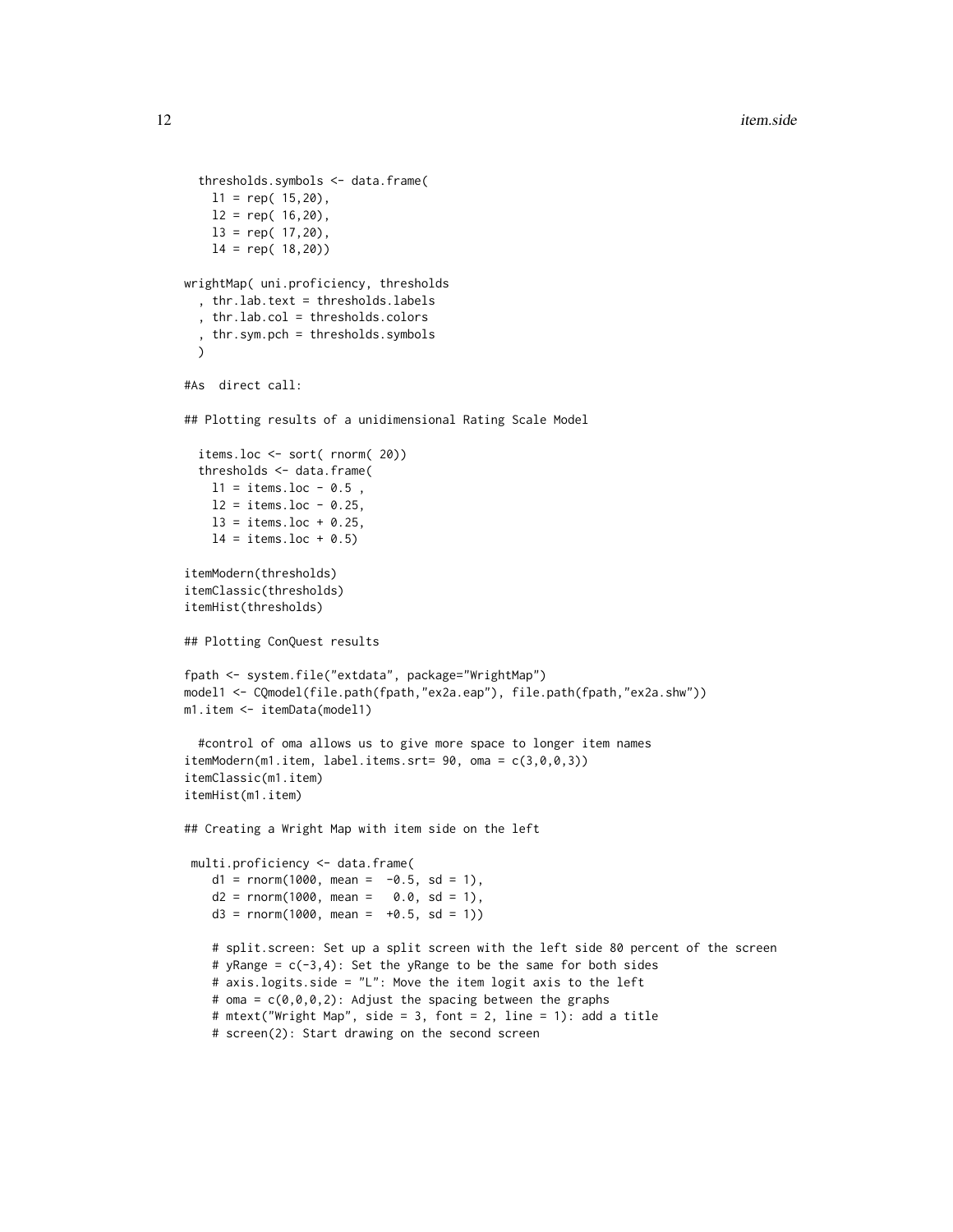```
split. screen(figs = matrix(c(\emptyset, .8, 0, 1, .8, 1, 0, 1), ncol = 4, byrow = TRUE))
    itemModern(thresholds, yRange = c(-3,4), show.axis.logits = "L", oma = c(\emptyset,\emptyset,\emptyset,2))
    mtext{text("Wright Map", side = 3, font = 2, line = 1)}screen(2)
    personHist(multi.proficiency, axis.persons = "",yRange = c(-3,4)
    , axis.logits = "Persons", show.axis.logits = FALSE)
    ## Creating a multidimensional Wright Map with each dimension separate
    ## Mock results
    d1 = rnorm(1000, mean = -0.5, sd = 1)d2 = rnorm(1000, mean = 0.0, sd = 1)dim1.diff <- rnorm(5)
dim2.diff <- rnorm(5)
 dev.new(width=10, height=10)
split. screen(figs = matrix(c(0, .1, 0, 1, ).12,.6,0,1,
   .5,.6,0,1,
   .5,1,0,1), ncol = 4, byrow = TRUE))
personDens(d1, yRange = c(-3,3), show.axis.logits = FALSE, axis.logits = "")
screen(2)
itemModern(dim1.diff, yRange = c(-3,3), show. axis. logits = FALSE)mtext{text("Wright Map", side = 3, font = 2, line = 1)}screen(3)
personDens(d2, yRange = c(-3,3), show.axis.logits = FALSE, axis.logits = ""
  ,axis.persons = "",dim.names = "Dim2")
screen(4)
itemModern(dim2.diff, yRange = c(-3,3), show. axis. logits = FALSE,label.items = paste("Item",6:10))
```
<span id="page-12-1"></span>make.deltas *Calculate Master's Delta parameters.*

#### Description

This function takes as its input a CQmodel object or the name of a ConQuest show file. It adds together the parameters as specified by the user, or if no tables are specified it reads the model equation to determine the appropriate tables to sum. This function is used by wrightMap to draw the item side of the map when a CQmodel is passed to wrightMap.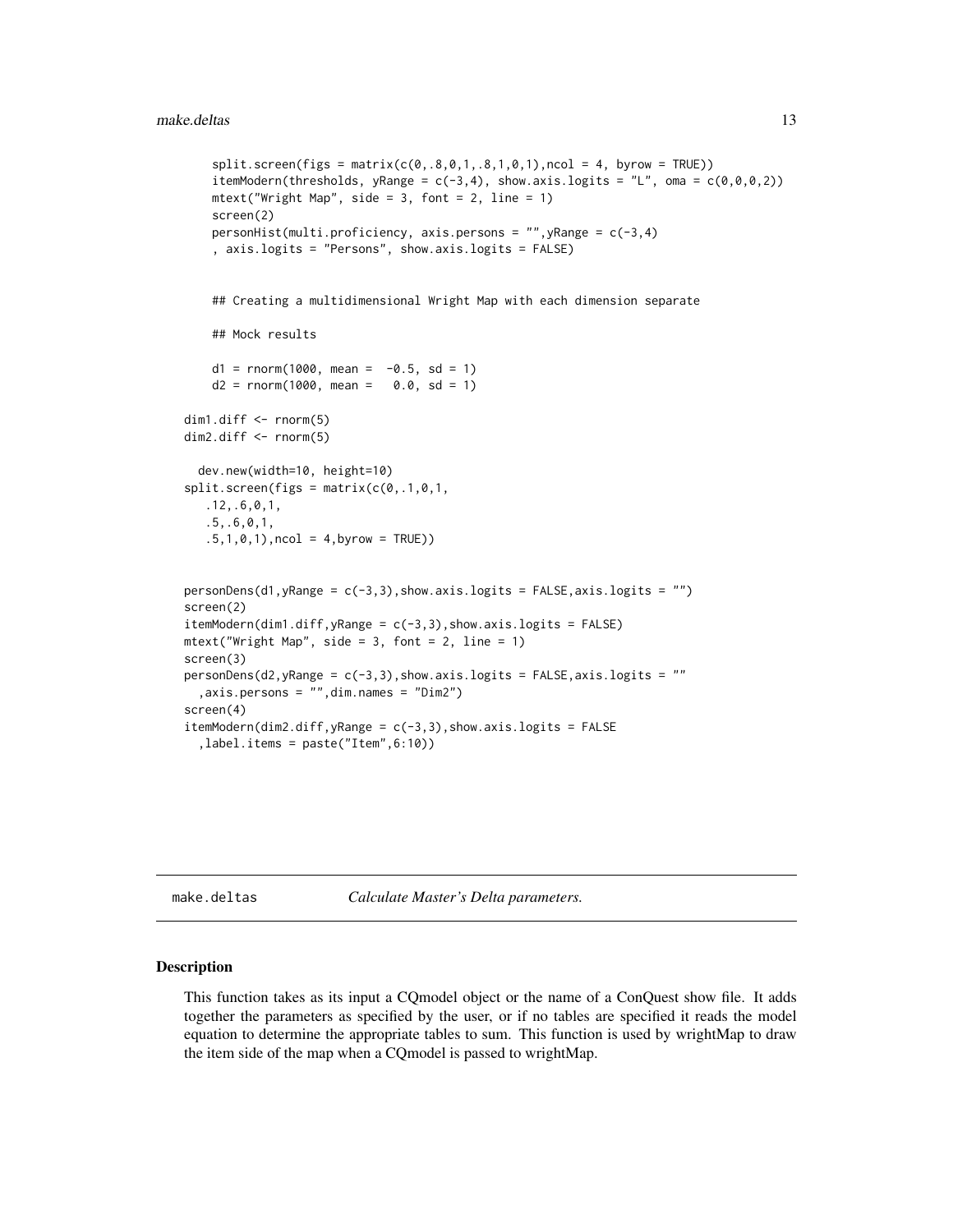#### Usage

```
make.deltas(item.params, ...)
## S3 method for class 'character'
make.deltas(item.params, ...)
## S3 method for class 'CQmodel'
make.deltas(item.params, item.table = NULL, interactions = NULL,
step.table = NULL, item.sign = NULL, inter.sign = NULL,
step.sign = NULL, ...)## Default S3 method:
make.deltas(item.params, cross.params = 0, step.params = 0,
item.sign = 1, step.sign = 1, inter.sign = 1, ...)
```
#### Arguments

| item.params  | The item parameters. Can either be a vector, a CQ model object, or a path to a<br>ConQuest show file                                                                                                                                                                                                                                                                                                                                        |
|--------------|---------------------------------------------------------------------------------------------------------------------------------------------------------------------------------------------------------------------------------------------------------------------------------------------------------------------------------------------------------------------------------------------------------------------------------------------|
| item.table   | If item params is a CQ model object or a path to a ConQuest show file, item table<br>is the name of the items table. Commonly "item" but can be any string represent-<br>ing the name of a table in the ConQuest show file. This identifies what variable<br>will form the rows of the delta matrix. If not specified, will be the first variable<br>mentioned in the model equation.                                                       |
| interactions | If item.params is a CQ model object or a path to a ConQuest show file, item.table<br>is the name of the table with the interactions (if present). Commonly "item*step"<br>but can be any string containing "*" that is the name of a table in the ConQuest<br>show file. Should be the product of the item.table variable and the step.table<br>variable (if present). If not specified, will be the product term of the model<br>equation. |
| step.table   | If item params is a CQ model object or a path to a ConQuest show file, step table<br>is the name of the steps table (if present). Commonly "step" but can be any string<br>representing the name of a table in the ConQuest show file. This identifies what<br>variable will form the columns of the delta matrix. If not specified, will be the<br>second variable mentioned in the model equation.                                        |
| item.sign    | Can be 1 or -1. Indicates whether the item parameters should be added or sub-<br>tracted.                                                                                                                                                                                                                                                                                                                                                   |
| inter.sign   | Can be 1 or -1. Indicates whether the interaction parameters should be added or<br>subtracted.                                                                                                                                                                                                                                                                                                                                              |
| step.sign    | Can be 1 or -1. Indicates whether the step parameters should be added or sub-<br>tracted.                                                                                                                                                                                                                                                                                                                                                   |
| cross.params | If item.params is a vector, use this parameter to pass a matrix of interaction<br>parameters.                                                                                                                                                                                                                                                                                                                                               |
| step.params  | If item.params is a vector, use this parameter to pass a matrix of step parameters.                                                                                                                                                                                                                                                                                                                                                         |
| $\cdots$     | Additional parameters                                                                                                                                                                                                                                                                                                                                                                                                                       |

#### Details

This function reshapes the tables in the ConQuest show file and adds the step parameters to the appropriate items. The vector version of this is rarely called by the user.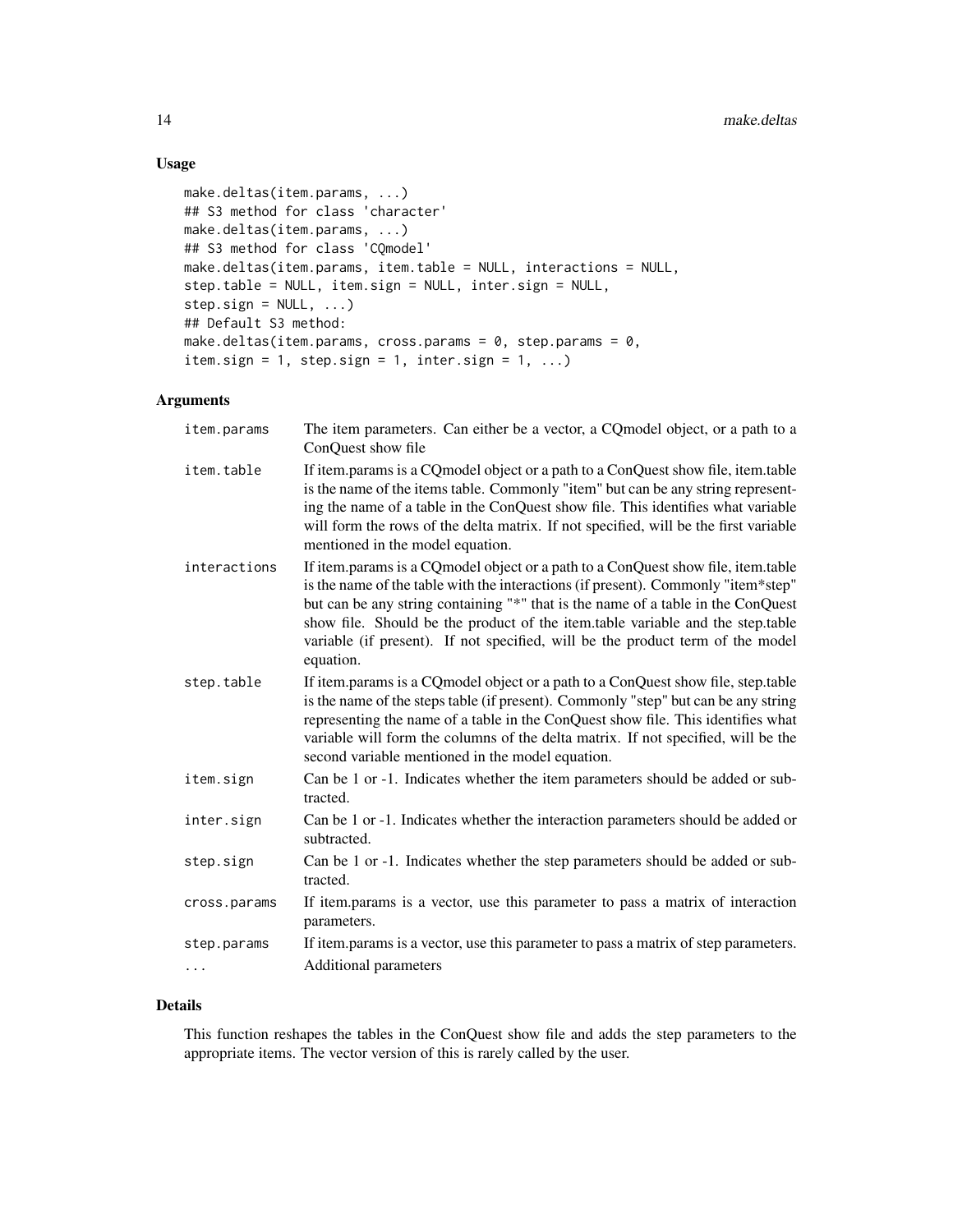```
make.thresholds 15
```
#### Value

A matrix in which each row is an item and each column is a step

#### Author(s)

Rebecca Freund & David Torres Irribarra

#### See Also

[make.thresholds](#page-14-1) [CQmodel](#page-1-1) [wrightMap](#page-24-1)

#### Examples

```
fpath <- system.file("extdata", package="WrightMap")
```

```
# Partial credit model
model1 <- CQmodel(file.path(fpath,"ex2a.eap"), file.path(fpath,"ex2a.shw"))
make.deltas(model1)
```

```
# Rating scale model
model2 <- CQmodel(file.path(fpath,"ex2b.eap"), file.path(fpath,"ex2b-2.shw"))
make.deltas(model2)
```

```
# Raters, criteria, topics
model3 <- CQmodel(file.path(fpath,"ex4a.mle"), file.path(fpath,"ex4a.shw"))
make.deltas(model3, item.table = "rater")
make.deltas(model3, item.table = "rater", interactions = "rater*topic", step.table = "topic")
```
<span id="page-14-1"></span>make.thresholds *Calculate Thurstonian thresholds.*

#### Description

This function accepts a matrix of delta parameters and converts them to thresholds (using a threshold of .5). It can also take as input a CQmodel object or a filename of a ConQuest show file.

#### Usage

```
make.thresholds(item.params, ...)
## S3 method for class 'character'
make.thresholds(item.params, design.matrix = "normal",...)
## S3 method for class 'CQmodel'
make.thresholds(item.params,item.table = NULL, interactions = NULL
, step.table = NULL, design.matrix = "normal", throld = 0.5, alpha = 1,...)
## Default S3 method:
make.thresholds(item.params, design.matrix = "normal"
, make.from = "deltas", theta.interval = c(-10, 10), throld = 0.5, alpha = 1
, c.params = 0, \ldots)
```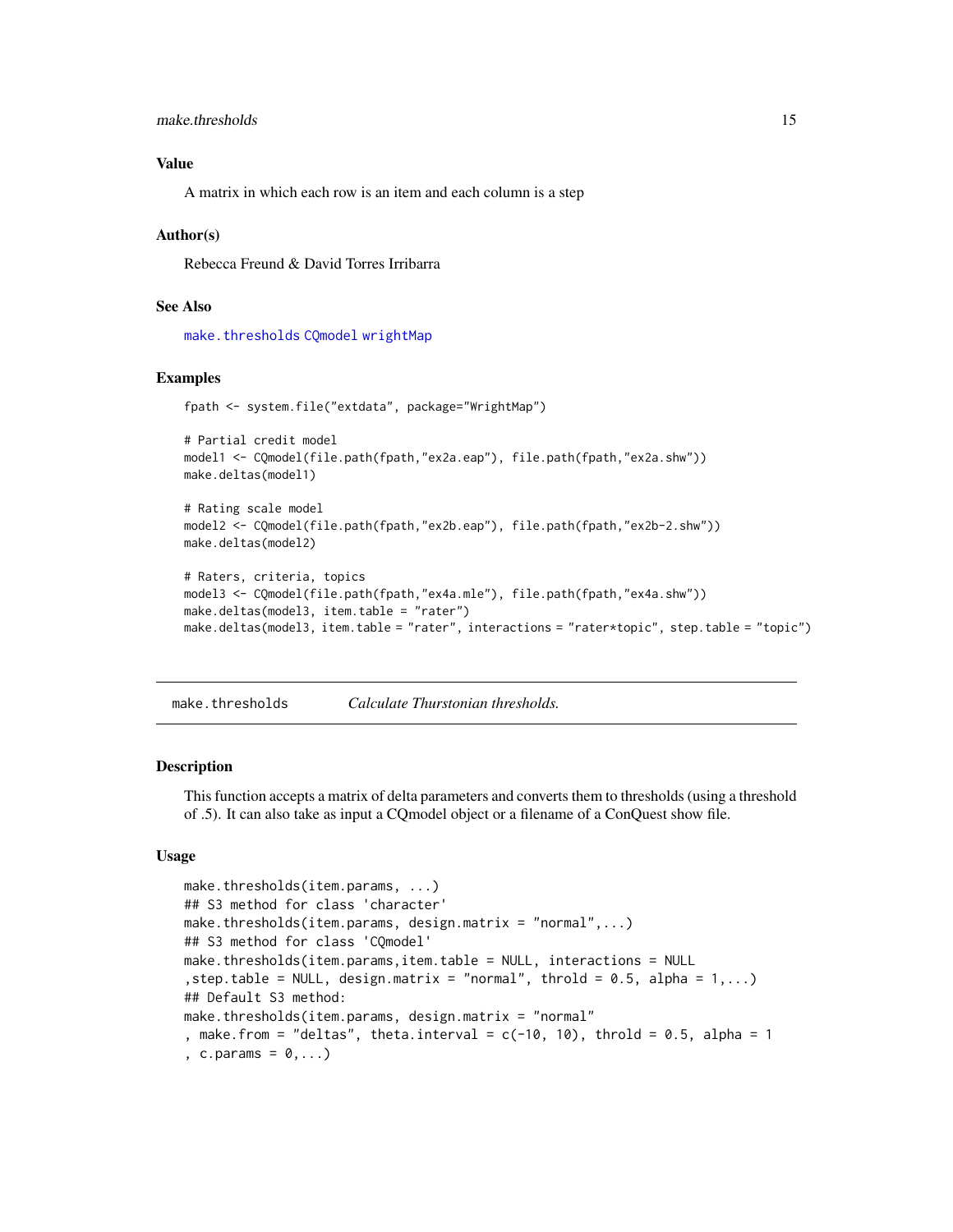```
## S3 method for class 'matrix'
make.thresholds(item.params, design.matrix = "normal"
, make.from = "deltas", theta.interval = c(-10, 10), throld = 0.5
, alpha = 1, c.params = 0, \ldots)
```
#### Arguments

| item.params    | The item parameters. Can either be a matrix, a CQ model object, or a path to a<br>ConQuest show file                                                                                                                                                                                                                                                                                                                                        |
|----------------|---------------------------------------------------------------------------------------------------------------------------------------------------------------------------------------------------------------------------------------------------------------------------------------------------------------------------------------------------------------------------------------------------------------------------------------------|
| design.matrix  | Can be "normal" or "ConQuest". Note that for a CQmodel object or ConQuest<br>file, should be normal, NOT ConQuest.                                                                                                                                                                                                                                                                                                                          |
| make.from      | Specifies whether the item.params matrix contains threshold or delta parameters.                                                                                                                                                                                                                                                                                                                                                            |
| item.table     | If item.params is a CQ model object or a path to a ConQuest show file, item.table<br>is the name of the items table. Commonly "item" but can be any string represent-<br>ing the name of a table in the ConQuest show file. This identifies what variable<br>will form the rows of the thresholds matrix. If not specified, will be the first<br>variable mentioned in the model equation.                                                  |
| interactions   | If item params is a CQ model object or a path to a ConQuest show file, item table<br>is the name of the table with the interactions (if present). Commonly "item*step"<br>but can be any string containing "*" that is the name of a table in the ConQuest<br>show file. Should be the product of the item.table variable and the step.table<br>variable (if present). If not specified, will be the product term of the model<br>equation. |
| step.table     | If item params is a CQ model object or a path to a ConQuest show file, step table<br>is the name of the steps table (if present). Commonly "step" but can be any string<br>representing the name of a table in the ConQuest show file. This identifies what<br>variable will form the columns of the thresholds matrix. If not specified, will be<br>the second variable mentioned in the model equation.                                   |
| theta.interval | If item params is a matrix, theta interval specifies over what interval to search<br>for the parameters.                                                                                                                                                                                                                                                                                                                                    |
| throld         | The probability level to use for calculating the thresholds.                                                                                                                                                                                                                                                                                                                                                                                |
| alpha          | A vector or single value for the slope parameter or parameters.                                                                                                                                                                                                                                                                                                                                                                             |
| c.params       | A vector or single value for the guessing parameter or parameters.                                                                                                                                                                                                                                                                                                                                                                          |
| .              | Additional parameters.                                                                                                                                                                                                                                                                                                                                                                                                                      |

#### Value

A matrix of threshold parameters.

#### Author(s)

Daniel Coulter Furr, Rebecca Freund, & David Torres Irribarra

#### See Also

[make.deltas](#page-12-1) [itemData](#page-5-1) [CQmodel](#page-1-1) [wrightMap](#page-24-1)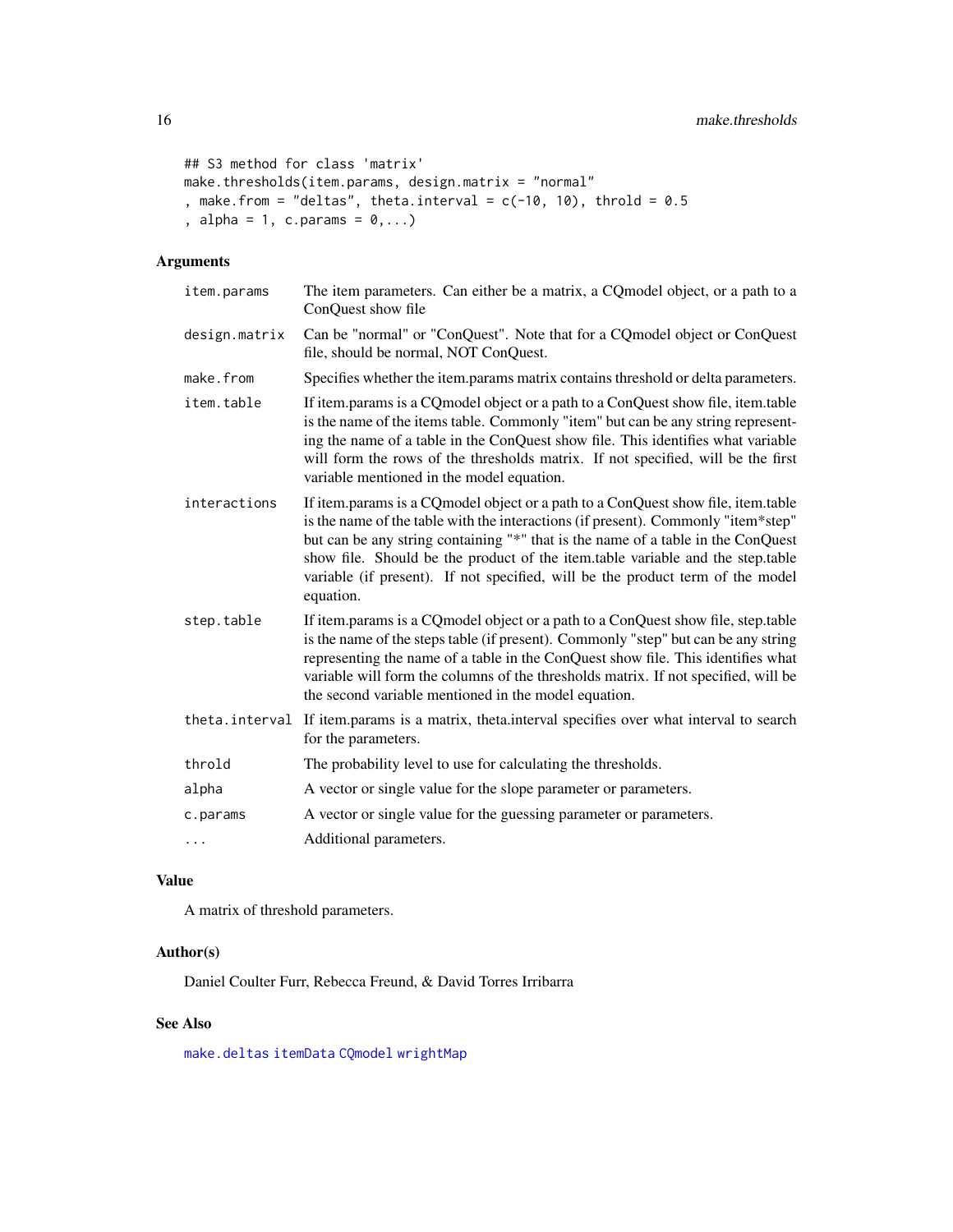#### <span id="page-16-0"></span>person.side 17

#### Examples

```
fpath <- system.file("extdata", package="WrightMap")
# Partial credit model
model1 <- CQmodel(file.path(fpath,"ex2a.eap"), file.path(fpath,"ex2a.shw"))
deltas <- make.deltas(model1)
make.thresholds(deltas)
make.thresholds(model1)
```
<span id="page-16-1"></span>person.side *Wright Map person sides*

#### Description

Draw the person side of a Wright Map in a variety of styles. Intended to be primarily called by [wrightMap](#page-24-1), but also available for use on their own.

#### Usage

```
personHist(thetas, yRange = NULL, breaks = "FD", dim.lab.cex = 0.6, dim.lab.side = 3
 , dim.lab.adj = 0.5, dim.names = NULL, dim.color = "white", person.points = NULL
  , person.range = NULL, p.point.col = "gray45", p.range.col = "gray75"
  ,axis.persons = "Respondents", oma = c(0, 5, 0, 5), axis.logits = "Logits"
  , show.axis.logits = TRUE,...)
```

```
personDens(thetas, yRange = NULL, dim.lab.cex = 0.6, dim.lab.side = 3, dim.lab.adj = 0.5
 ,dim.names = NULL,dim.color = "black",person.points = NULL, person.range = NULL
  , p.point.col = "black", p.range.col = "gray70", oma = c(0, 5, 0, 5), axis.logits = "Logits",show.axis.logits = TRUE, axis.persons = "Respondents",...)
```
#### Arguments

| thetas       | vector or matrix of person parameters. If a matrix, persons should be the rows<br>and dimensions the columns.                                                                                                        |
|--------------|----------------------------------------------------------------------------------------------------------------------------------------------------------------------------------------------------------------------|
| yRange       | vector with 2 elements specifying the lower and upper limits of the plot's y-axis.                                                                                                                                   |
| dim.lab.cex  | An integer specifying the amount the dimension labels should be magnified rel-<br>ative to the default.                                                                                                              |
| dim.lab.side | an integer specifying in which side to plot the dimension names. Values of 1, 2,<br>3 (default) and 4, respectively indicate positions below, to the left of, above and<br>to the right of the person distributions. |
| dim.lab.adj  | a numerical value adjusting the position of the dimension names.                                                                                                                                                     |
| dim.names    | a string or a vector of strings containing the names of each one of the dimen-<br>sions.                                                                                                                             |
| dim.color    | a numerical value or vector indicating the colors to be used for representing each<br>dimension.                                                                                                                     |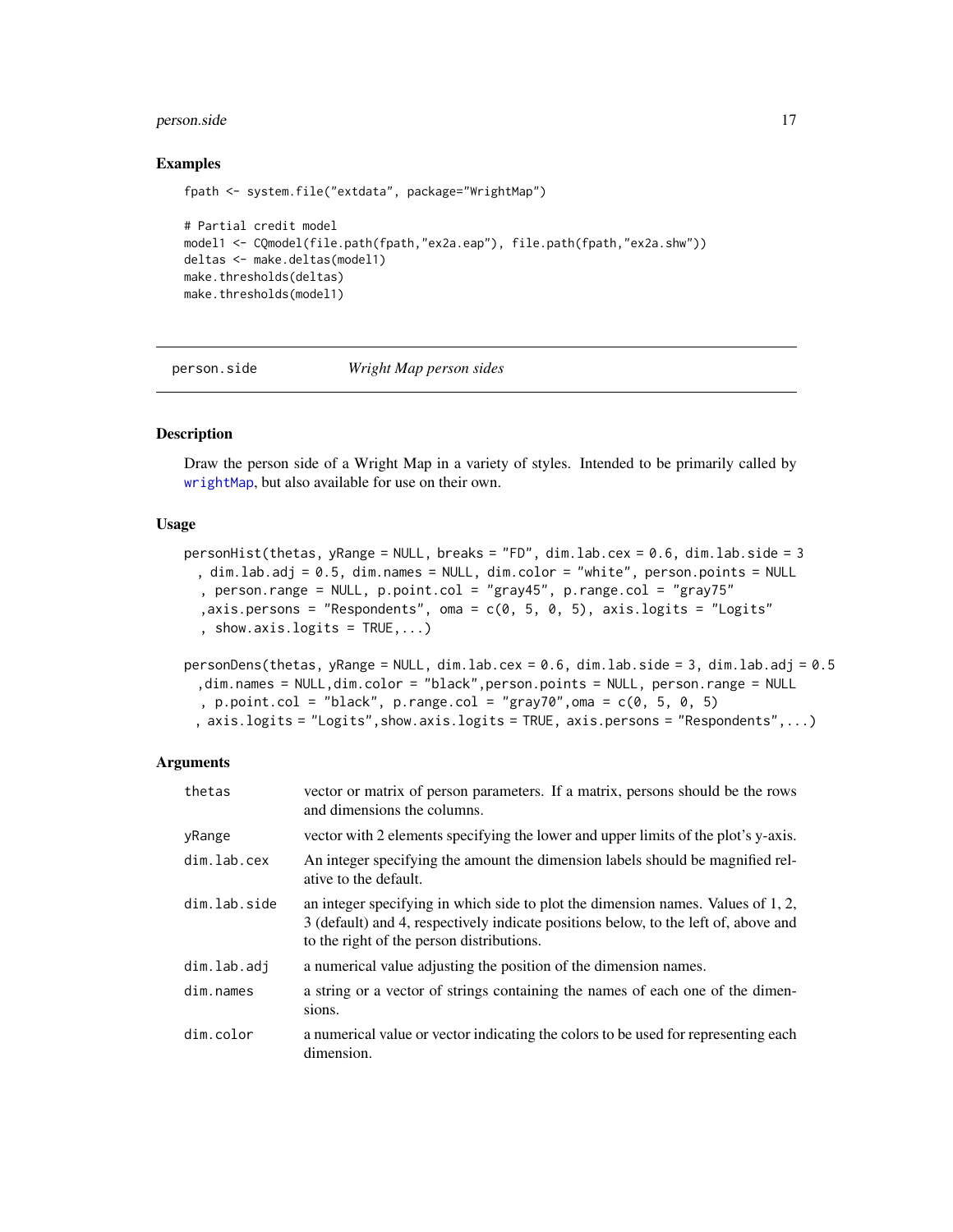<span id="page-17-0"></span>

| person.points    | a vector of individual values to highlight                                                                                                                                                                                                                                                                                       |
|------------------|----------------------------------------------------------------------------------------------------------------------------------------------------------------------------------------------------------------------------------------------------------------------------------------------------------------------------------|
| person.range     | Can be a pair of values, an even-lengthed vector, or a matrix with two rows.<br>Values indicate the start and endpoints of ranges to highlight. If a matrix, the<br>first row should be lower bounds and the second row upper bounds of the ranges.<br>If a vector, the values should alternate: (lower1,upper1,lower2,upper2,). |
| p.point.col      | a string or vector of strings indicating the color to use for the highlighted points                                                                                                                                                                                                                                             |
| p.range.col      | a string or vector of strings indicating the color to use for the highlighted ranges.                                                                                                                                                                                                                                            |
| axis.persons     | title of the y-axis on the left side.                                                                                                                                                                                                                                                                                            |
| oma              | values to use for the oma parameter (see par)                                                                                                                                                                                                                                                                                    |
| show.axis.logits |                                                                                                                                                                                                                                                                                                                                  |
|                  | logical indicating whether to show the logit axis                                                                                                                                                                                                                                                                                |
| axis.logits      | title of the y-axis on the right side                                                                                                                                                                                                                                                                                            |
|                  | Not used.                                                                                                                                                                                                                                                                                                                        |
|                  | For personHist:                                                                                                                                                                                                                                                                                                                  |
| breaks           | See hist). This argument is passed directly to hist, so it will accept all the<br>options detailed in that function's manual.                                                                                                                                                                                                    |

#### Details

These functions are designed as helper functions for [wrightMap](#page-24-1) and [ppPlot](#page-20-2) to draw the person side of a map. When called outside of that function, they can be used to create more customized maps. Possible uses inlcude:

- draw a person map on its own
- compare two person maps in a single figure
- draw a Wright Map with the item side on the left and the person side on the right
- etc.

The personHist style, the default, draws the person distribution as a histogram, and is equivalent to the use.hist = TRUE option from previous versions of wrightMap. The personDens style draws a density plot.

The person.points, person.range, p.point.col, and p.range.col parameters are called directly by [ppPlot](#page-20-2) to show the estimate and standard deviation for a single person. However, they can also be specified without using [ppPlot](#page-20-2) to highlight arbitrary values or ranges.

#### Author(s)

Rebecca Freund and David Torres Irribarra

#### See Also

[item.side](#page-8-1) [personData](#page-5-1) [wrightMap](#page-24-1) [ppPlot](#page-20-2)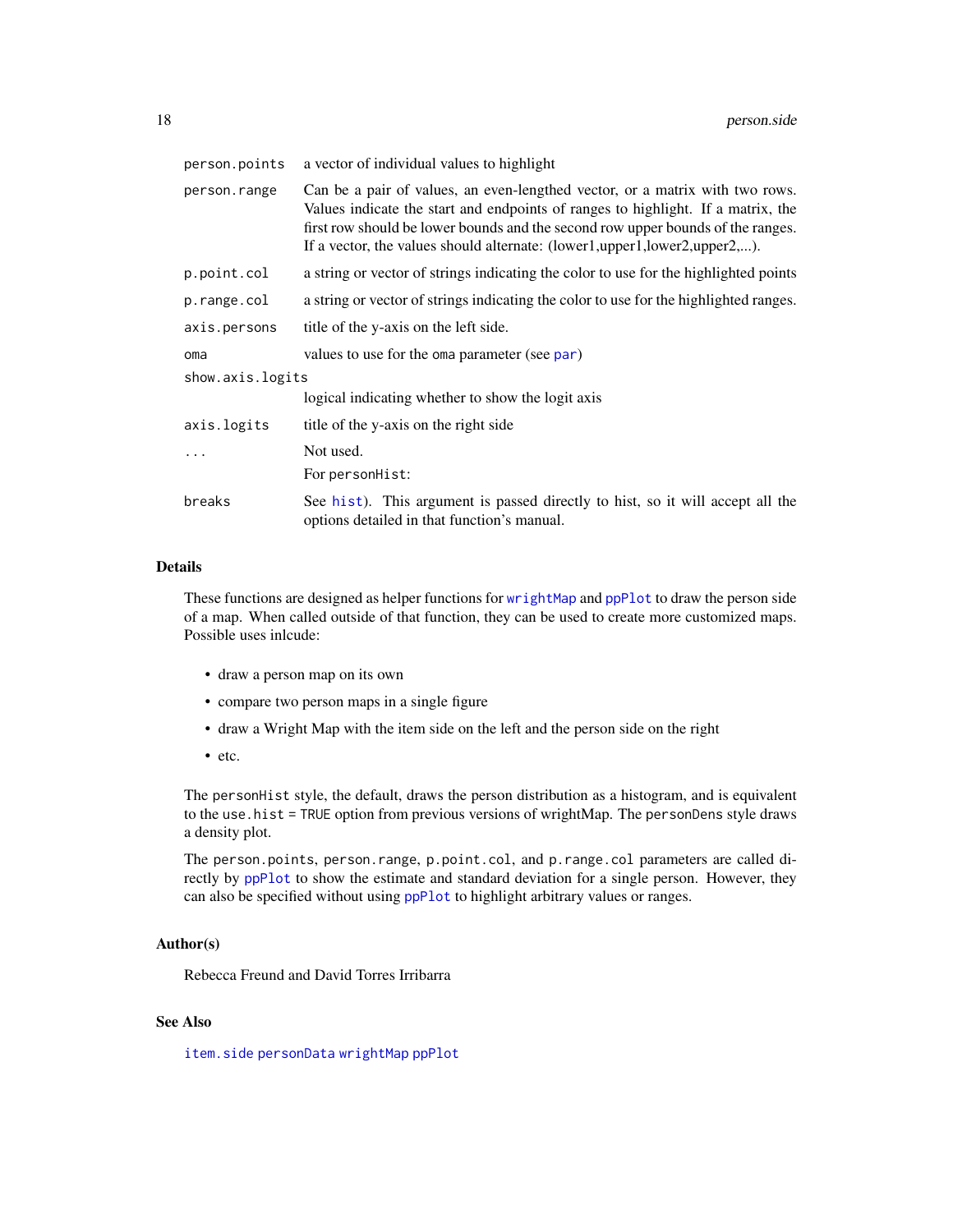#### person.side 19

#### Examples

```
# Creating a Wright Map with item side on the left
multi.proficiency <- data.frame(
   d1 = rnorm(1000, mean = -0.5, sd = 1),d2 = rnorm(1000, mean = 0.0, sd = 1),d3 = rnorm(1000, mean = +0.5, sd = 1)items.loc <- sort( rnorm( 20))
 thresholds <- data.frame(
   11 = items.loc - 0.5,
   12 = items.loc - 0.25,
   13 = items.loc + 0.25,
   14 = items.loc + 0.5)
   # split.screen: Set up a split screen with the left side 80 percent of the screen
    # yRange = c(-3, 4): Set the yRange to be the same for both sides
    # axis.logits.side = "L": Move the item logit axis to the left
   # oma = c(0,0,0,2): Adjust the spacing between the graphs
    # mtext("Wright Map", side = 3, font = 2, line = 1): add a title
   # screen(2): Start drawing on the second screen
    split. screen(figs = matrix(c(\emptyset, .8, 0, 1, .8, 1, 0, 1), ncol = 4, byrow = TRUE))
   itemModern(thresholds, yRange = c(-3,4), show.axis.logits = "L", oma = c(\emptyset,\emptyset,\emptyset,2))
   mtext("Wright Map", side = 3, font = 2, line = 1)
   screen(2)
   personHist(multi.proficiency, axis.persons = ", yRange = c(-3, 4), axis.logits = "Persons", show.axis.logits = FALSE)
     ## Creating a multidimensional Wright Map with each dimension separate
    ## Mock results
   d1 = rnorm(1000, mean = -0.5, sd = 1)d2 = rnorm(1000, mean = 0.0, sd = 1)dim1.diff <- rnorm(5)
dim2.diff <- rnorm(5)
split. screen(figs = matrix(c(0, .1, 0, 1, ).12,.6,0,1,
   .5,.6,0,1,
   .5,1,0,1), ncol = 4, byrow = TRUE))
personDens(d1, yRange = c(-3, 3), show.axis.logits = FALSE, axis.logits = "")
screen(2)
itemModern(dim1.diff, yRange = c(-3,3), show. axis. logits = FALSE)mtext('Wright Map", side = 3, font = 2, line = 1)screen(3)
```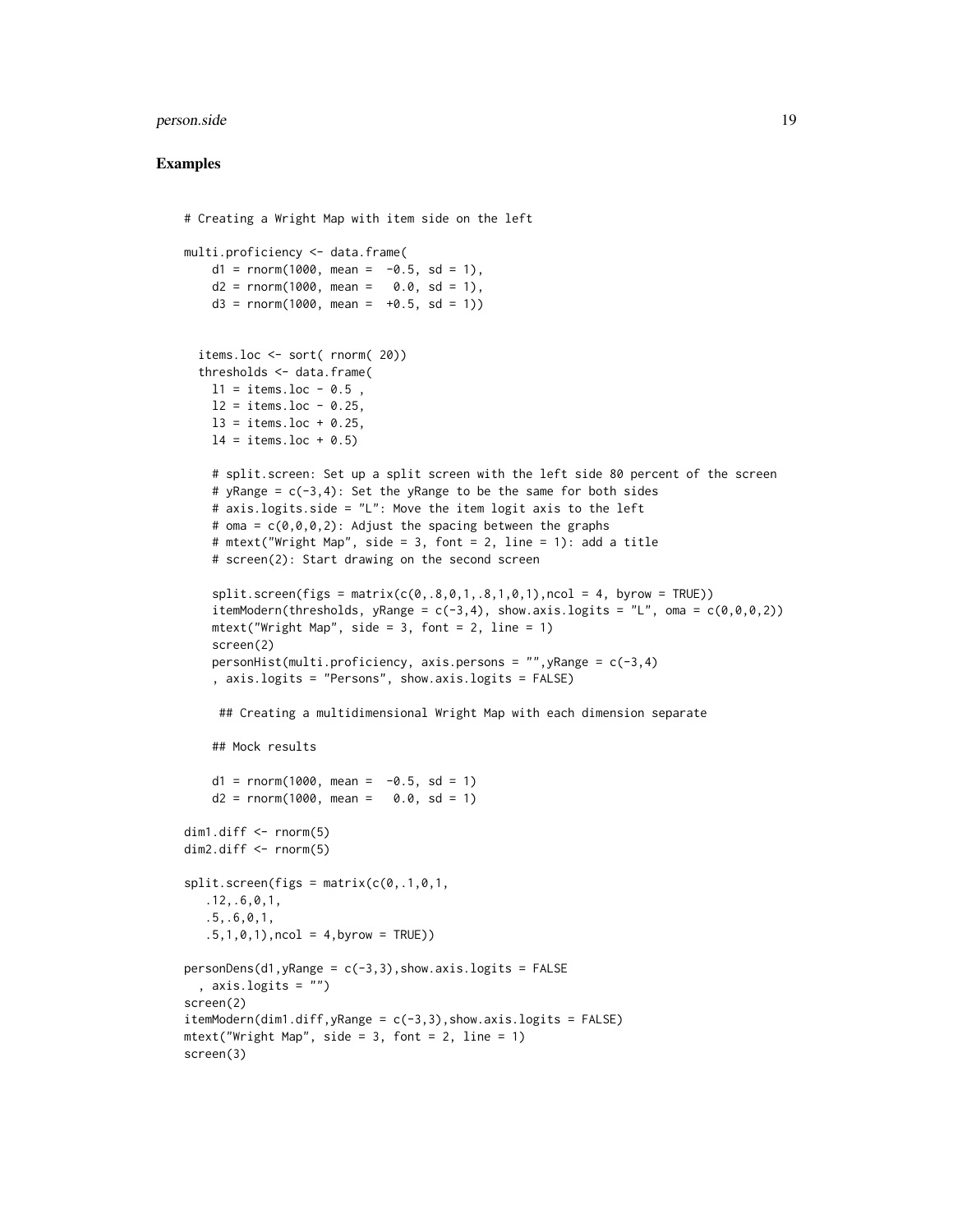```
personDens(d2, yRange = c(-3, 3), show.axis.logits = FALSE, axis.logits = ""
  , axis.persons = "",dim.names = "Dim2")
screen(4)
itemModern(dim2.diff, yRange = c(-3,3), show. axis. logits = FALSE, label.items = paste("Item",6:10))
```
plotCI parameters:

plotCI *Plotting confidence intervals and DIF*

#### Description

The plotCI function is intended for graphing confidence intervals. The difplot function is a wrapper for plotCI specifcally intended for examining Differential Item Functioning from Con-Quest output.

#### Usage

```
plotCI(ests, errors, labels = "", zeroline = TRUE, incol = "gray", outcol = "blue"
, main.title = "Statistical Significance Plot", axes = FALSE, xlab = "", pch = 16, ...)
## Default S3 method:
difplot(data, grouptype = NULL, group = NULL, item.names = NULL
, ylim = c(-1, 1), ylab = NULL, ...)
## S3 method for class 'CQmodel'
difplot(data, table.name = NULL, grouptype = NULL
, group = NULL, ...## S3 method for class 'character'
difplot(data, equation, ...)
```
#### Arguments

|               | vector of point estimates.                                                                                              |
|---------------|-------------------------------------------------------------------------------------------------------------------------|
| estors        | vector of standard errors.                                                                                              |
| labels        | vector of labels for the items.                                                                                         |
| zeroline      | logical indicating whether to draw a line at zero.                                                                      |
| incol         | color of intervals containing zero.                                                                                     |
| outcol        | color of intervals not containing zero.                                                                                 |
| main.title    | title of the plot.                                                                                                      |
| axes,xlab,pch | parameters passed to plot.                                                                                              |
|               | difplot parameters:                                                                                                     |
| data          | A CQ model object or the name of a ConQuest show file. Can also be a table of<br>parameters taken from ConQuest output. |

<span id="page-19-0"></span>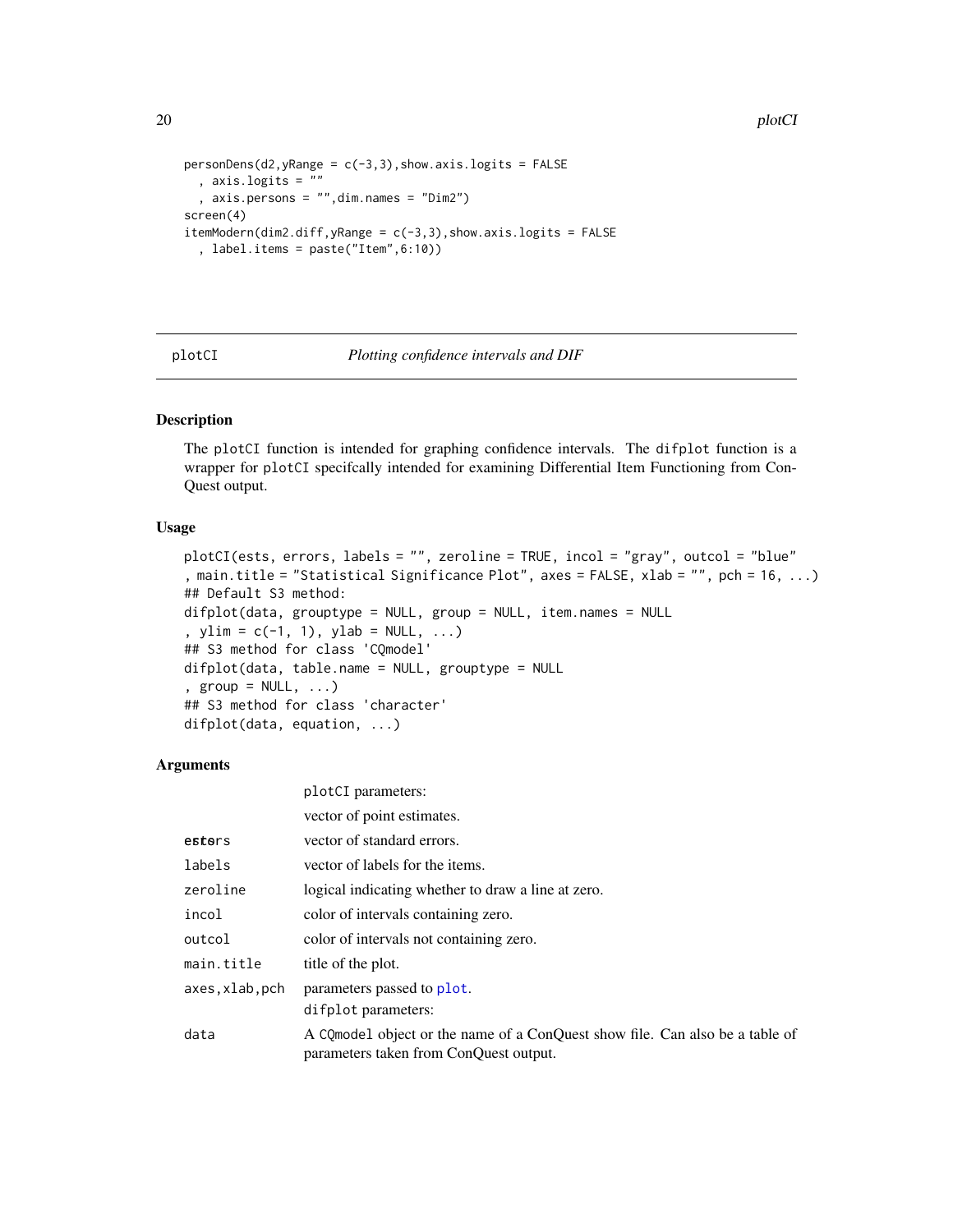#### <span id="page-20-0"></span>ppPlot 21

| table.name | The RMP table to use for parameters. Should be an interactions table.                                          |
|------------|----------------------------------------------------------------------------------------------------------------|
| grouptype  | The name of the demographic variable (e.g. "gender").                                                          |
| group      | The name of the group to test for DIF (e.g. "male").                                                           |
| item.names | vector of item names.                                                                                          |
| equation   | string specifying the model equation, if the Summary of Estimation table was<br>not included in the show file. |
| ylim, ylab | more parameters passed to plot.                                                                                |
| $\cdots$   | additional parameters to pass to plot.                                                                         |

#### Details

The plotCI function takes point estimates and standard errors as inputs and plots 95 percent confidence intervals in relation to a zero-line. By default, it colors the intervals gray if they include zero, and blue if they do not. The difplot function is a wrapper for plotCI specifcally intended for examining Differential Item Functioning from ConQuest output and expects tables formatted exactly like ConQuest output to work correctly. For plotting DIF from other statistical packages, it is recommended to use plotCI directly.

#### Author(s)

David Torres Irribarra and Rebecca Freund

#### Examples

#Plotting confidence intervals

```
ests \le rnorm(10,sd = .5)
errors \le runif(10, min = .1, max = .5)
plotCI(ests,errors,ylim = c(-3,3))
```
#DIF plot:

fpath <- system.file("extdata", package="WrightMap")

```
# equation must be specified because there is no summary of estimation
# table in this example
difplot(file.path(fpath,"ex6a.shw"), equation = "item-gender+item*gender")
```
<span id="page-20-2"></span>ppPlot *Person probability plots*

#### <span id="page-20-1"></span>Description

Plots a Wright Map for a single person (similar to a kidmap). On the person side, highlights their estimated ability and a range of one standard error. On the item side, draws lines representing item difficulties at which they are expected to have a 20%, 40%, 50%, 60%, and 80% chance of success.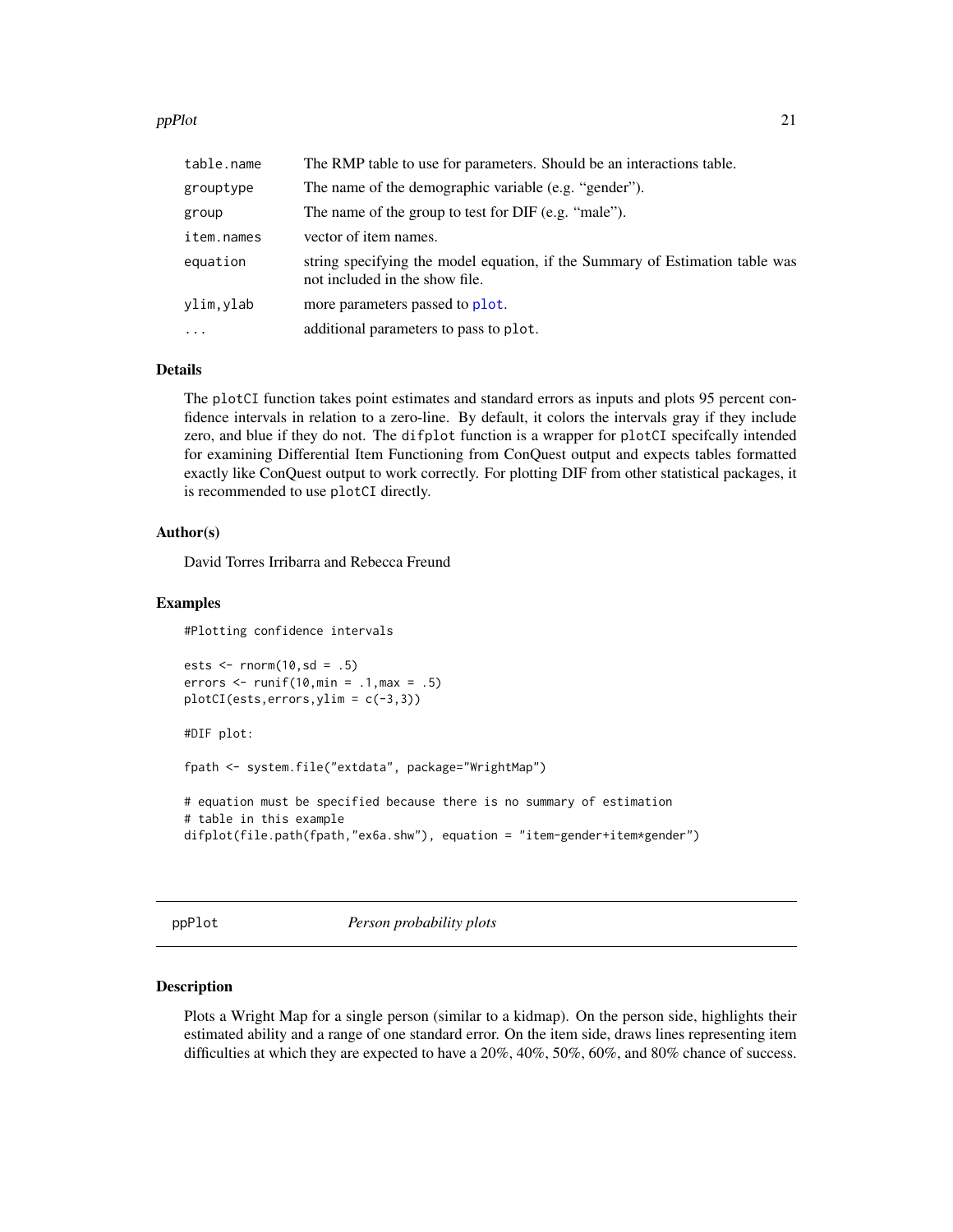#### <span id="page-21-0"></span>Usage

```
ppPlot(thetas, thresholds, est, SE, main.title = "Person Probability Plot"
, cut.left = 0, cut.right = .94, cutr adv = c(1, .5), ...
```

```
cutLines(cutpoints = NULL, cut.left = 0, cut.right = 1, cutut., cut.lab.add = c(0,1), ...
```
#### Arguments

| thetas       | a vector, matrix or data frame of person parameter estimates. Can also be a<br>character string specifying a ConQuest output file of person parameter estimates,<br>or a CQ model object. Will be sent to the function personData.                                                                                                                       |
|--------------|----------------------------------------------------------------------------------------------------------------------------------------------------------------------------------------------------------------------------------------------------------------------------------------------------------------------------------------------------------|
| thresholds   | matrix or data frame of item parameter estimates. Can also be a character string<br>specifying a ConQuest show file. Will be sent to the function itemData.                                                                                                                                                                                              |
| est          | estimated ability of the person                                                                                                                                                                                                                                                                                                                          |
| SE           | standard error of the estimate                                                                                                                                                                                                                                                                                                                           |
| main.title   | title of the Person Probability Plot.                                                                                                                                                                                                                                                                                                                    |
| cut.left     | value between 0 and 1 describing where to place the lefthand side of the cut-<br>points, as a fraction of the item plot.                                                                                                                                                                                                                                 |
| cut.right    | value between 0 and 1 describing where to place the righthand side of the cut-<br>points, as a fraction of the item plot.                                                                                                                                                                                                                                |
| cut.lab.adj  | similar to the adj parameter in text, describes where to place the text for the<br>cutpoints as a pair of values between 0 and 1 in terms of left-right and up-down<br>alignment. Left-right alignment is 0 for the left side of the item plot and 1 for<br>the right side, while up-down alignment is 0 for below the line and 1 for above<br>the line. |
| cutpoints    | argument to cutLines when called through wrightMap or one of the item.side<br>functions. Specifies locations of cutlines. When cutLines is called through<br>ppPlot, the cutpoints are calculated rather than specified.                                                                                                                                 |
| cut.lab.text | argument to cutLines when called through wrightMap or one of the item.side<br>functions. Specifies text to appear for each cut line. When cutLines is called<br>through ppPlot, the text is always the percent chance of success given the esti-<br>mated ability level and difficulty location.                                                         |
| .            | additional arguments to pass to wrightMap or its associated functions.                                                                                                                                                                                                                                                                                   |

#### Details

The ppPlot function is a wrapper for [wrightMap](#page-24-1) that is specifically designed for person probability plots, and as such has access to all the parameters of wrightMap and its associated functions. It uses the person.points, person.range, p.point.col, and p.range.col parameters on the [person.side](#page-16-1) function to draw a range of one standard error around the estimated ability level. On the item side, it calculates at what item difficulty the respondent is expected to have a 20%, 40%, 50%, 60%, and 80% chance of success and then uses the cutLines function to illustrate these cutpoints. The cutLines function should not be called on its own and may be hidden in future versions. It is included here to show the available parameters, which can be included in a call to wrightMap or any of the item.side functions.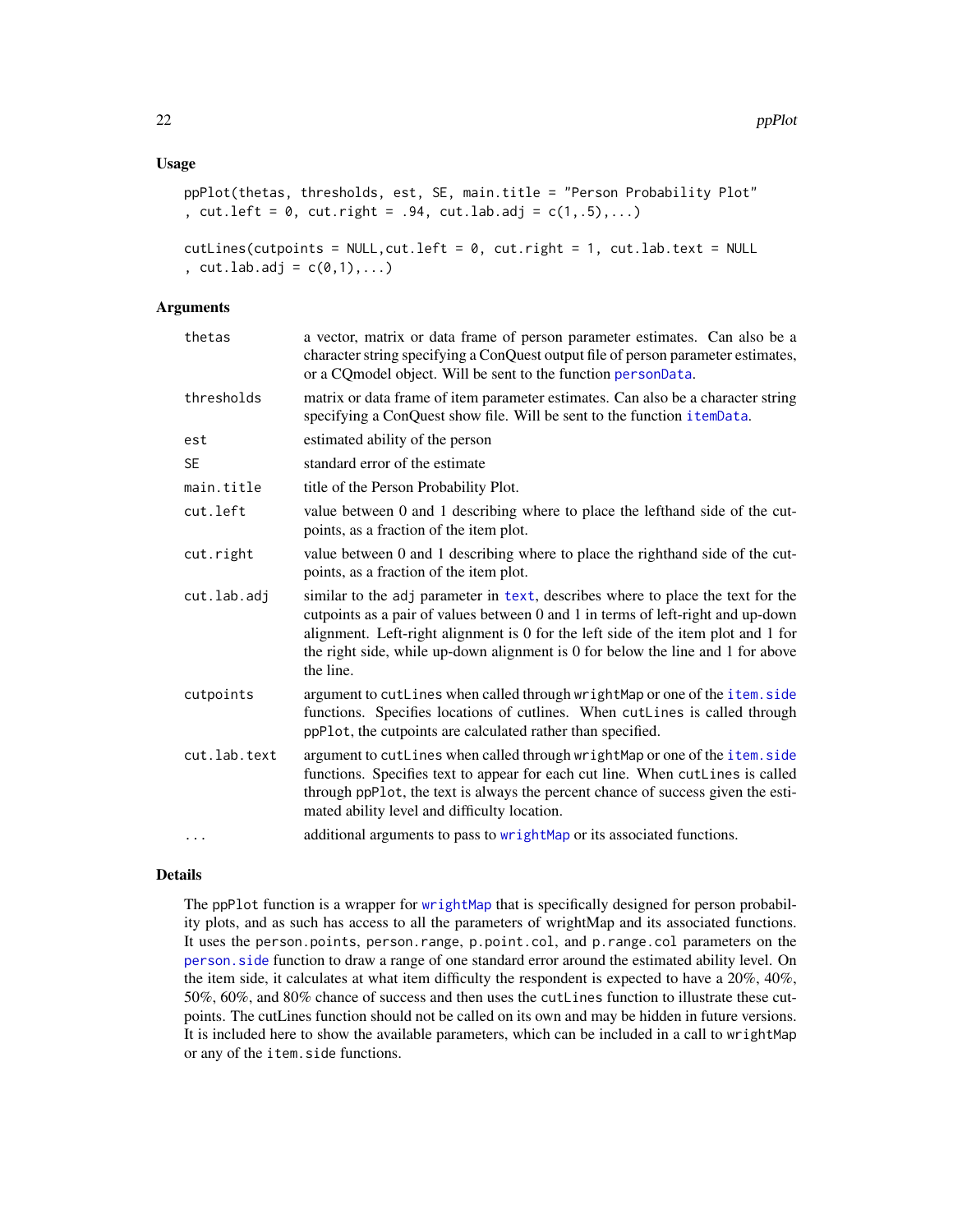#### <span id="page-22-0"></span>WrightMap 23

#### Author(s)

David Torres Irribarra and Rebecca Freund

#### See Also

[wrightMap](#page-24-1)

#### Examples

```
fpath <- system.file("extdata", package="WrightMap")
model1 <- CQmodel(p.est = file.path(fpath,"ex2.eap"), show = file.path(fpath,"ex2.shw"))
#Person histogram, modern item
ppPlot(model1, est = 0, SE = 1)#Person density, classic item
ppPlot(model1,est = 0, SE = 1, person.side = personDens,item.side = itemClassic)
```
WrightMap *Wright Map: IRT Item-Person Map*

#### Description

This package allows the easy generation of 'Wright Maps' (named after Ben Wright), also known as item-person maps to display unidimensional and multidimensional assessment results. These maps represent simultaneously the proficiency distribution of respondents and the item difficulty parameters as estimated by a model of the Rasch Family. The package contains several other functions for graphing common IRT statistics.

Additionally, the package contains the CQmodel function, which reads output files created using ConQuest software and creates a set of data frames for easy data manipulation, bundled in a CQmodel object. The wrightMap function can take a CQmodel object as input or it can be used to create Wright Maps directly from data frames of person and item parameters.

#### Details

| Package: | WrightMap              |
|----------|------------------------|
| Type:    | Package                |
| Version: | 1.0                    |
| Date:    | 2014-03-02             |
| License: | BSD 3 clause   LICENSE |

The wrightMap function relies on two main inputs: (a) thetas: a vector or matrix of respondent proficiences, and (b) thresholds: a vector or matrix of item thresholds. In the simplest case, say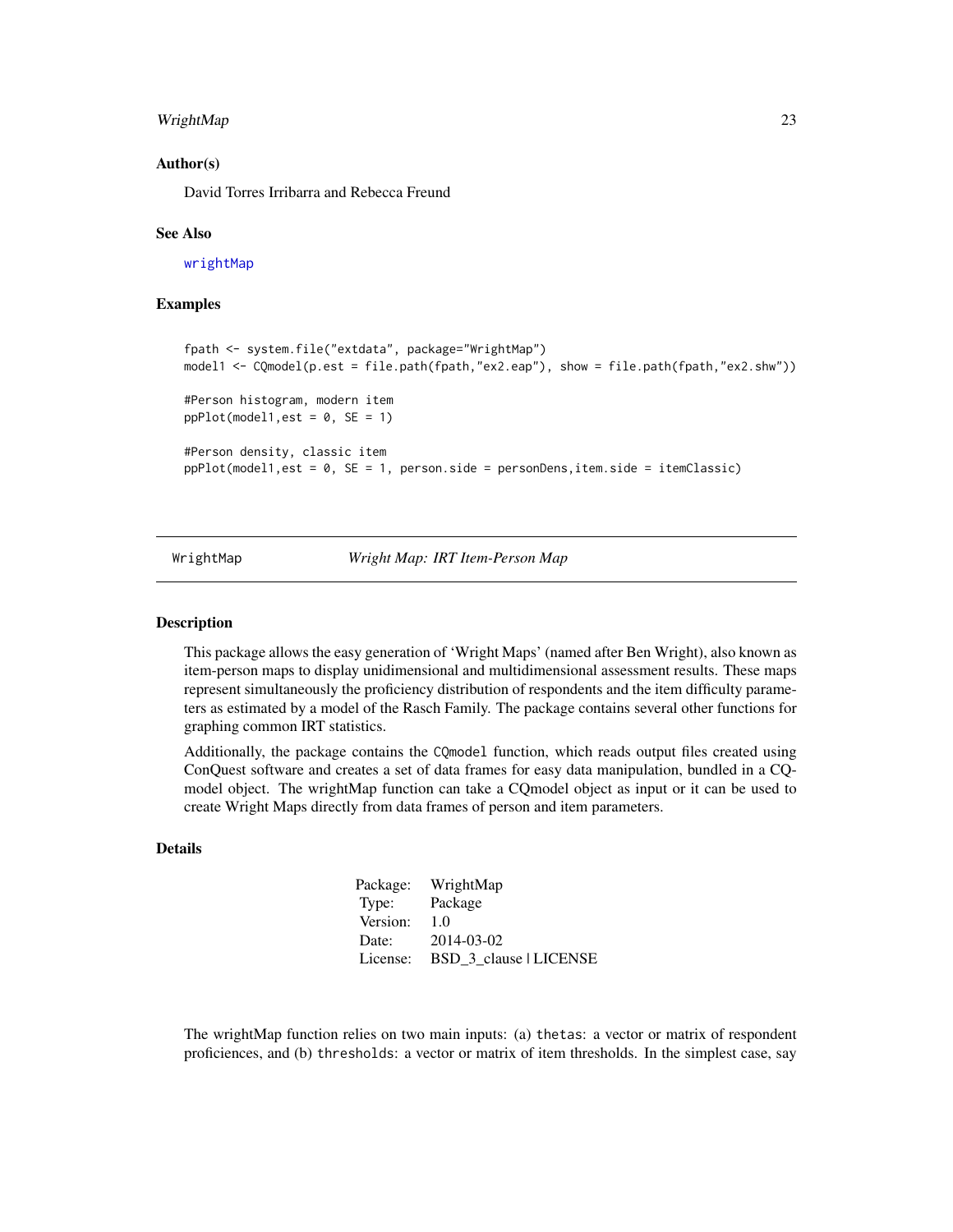for a unidimensional Rasch model, thetas can be a vector of person proficiencies and thresholds a vector of item difficulties.

To plot multiple dimensions of person proficiency, simply provide them as a matrix were the results for each dimension is stored in a different column, such that for a 3-dimensional model with 1,000 persons, theta is a matrix of 1000 rows and 3 columns.

To plot polytomous items, the thresholds for each level must be passed to the functions through the thresholds matrix, where each row represents an item and each column represents a level. For instance, if the results of a Rating Scale model with 5 response categories and 10 items is being plotted, the thresholds matrix will have 10 rows and 4 columns ( column one represents the thresholds between the 1 and 2 response category, column 2 the threshold between categories 2 and 3, etc.).

Alternatively, wrightMap can read directly the .shw and .eap/.mle/.wle output files from a Conquest analysis, and will automatically generate the thetas and thresholds matrices.

#### Author(s)

David Torres Irribarra and Rebecca Freund

Maintainer: David Torres Irribarra <dti@berkeley.edu> and Rebecca Freund <rlfreund@berkeley.edu>

#### References

Andrich, D. (1978). A rating formulation for ordered response categories. *Psychometrika*, *43*(4), 561–573. Masters, G. N. (1982). A Rasch model for partial credit scoring. *Psychometrika*, *47*(2), 149–174. Wilson, M. (2005). Constructing measures: An item response modeling approach. Wright, B. D., \& Stone, M. H. (1979). *Best test design.* Chicago: Mesa Press.

#### Examples

```
# Plotting results of a unidimensional Rasch Model
## Mock results
uni.proficiency \le rnorm(1000, mean = -0.5, sd = 1)
difficulties <- sort( rnorm( 20))
## Default map
wrightMap( uni.proficiency, difficulties)
## Density version
wrightMap( uni.proficiency, difficulties, person.side = personDens)
# Plotting results of a multidimensional Rasch Model
## Mock results
multi.proficiency <- data.frame(
d1 = rnorm(1000, mean = -0.5, sd = 1),d2 = rnorm(1000, mean = 0.0, sd = 1),d3 = rnorm(1000, mean = +0.5, sd = 1)difficulties <- sort( rnorm( 20))
```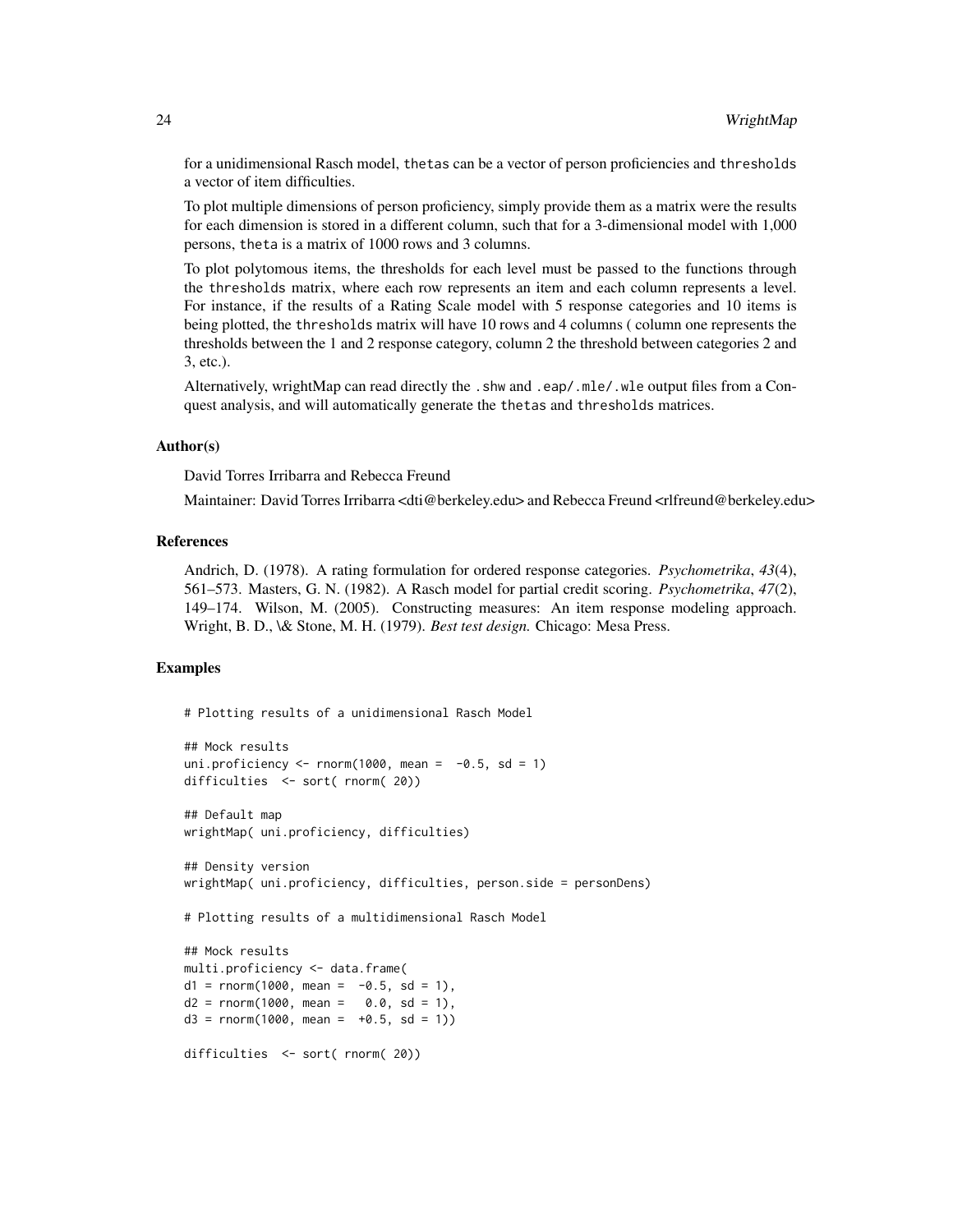#### <span id="page-24-0"></span>wrightMap 25

```
dev.new(width=10, height=10)
wrightMap( multi.proficiency, difficulties)
# Plotting results of a unidimensional Rating Scale Model
## Mock results
uni.proficiency \le rnorm(1000, mean = -0.5, sd = 1)
items.loc <- sort( rnorm( 20))
thresholds <- data.frame(
11 = items.loc - 0.5,
12 = items. loc - 0.25,
13 = items.loc + 0.25,
14 = items.loc + 0.5dev.new(width=10, height=10)
wrightMap( uni.proficiency, thresholds)
## Setting up labels, colors and symbols
thresholds.labels <- data.frame(
11 = paste('Lev', rep(1,20), sep = ''),12 = paste('Lev', rep(2,20),sep = ''),13 = paste('Lev', rep(3,20), sep = ''),l4 = paste('Lev',rep(4,20),sep = ''))
thresholds.colors <- data.frame(
l1 = rep( 'green',20),
12 = rep( 'red', 20),
l3 = rep( 'yellow',20),
l4 = rep( 'blue',20))
thresholds.symbols <- data.frame(
11 = rep(15,20),
12 = rep(16,20),13 = rep(17,20),
14 = rep(18,20)dev.new(width=10, height=10)
wrightMap( uni.proficiency, thresholds
, thr.lab.text = thresholds.labels
, thr.lab.col = thresholds.colors
, thr.sym.pch = thresholds.symbols
\lambda
```
<span id="page-24-1"></span>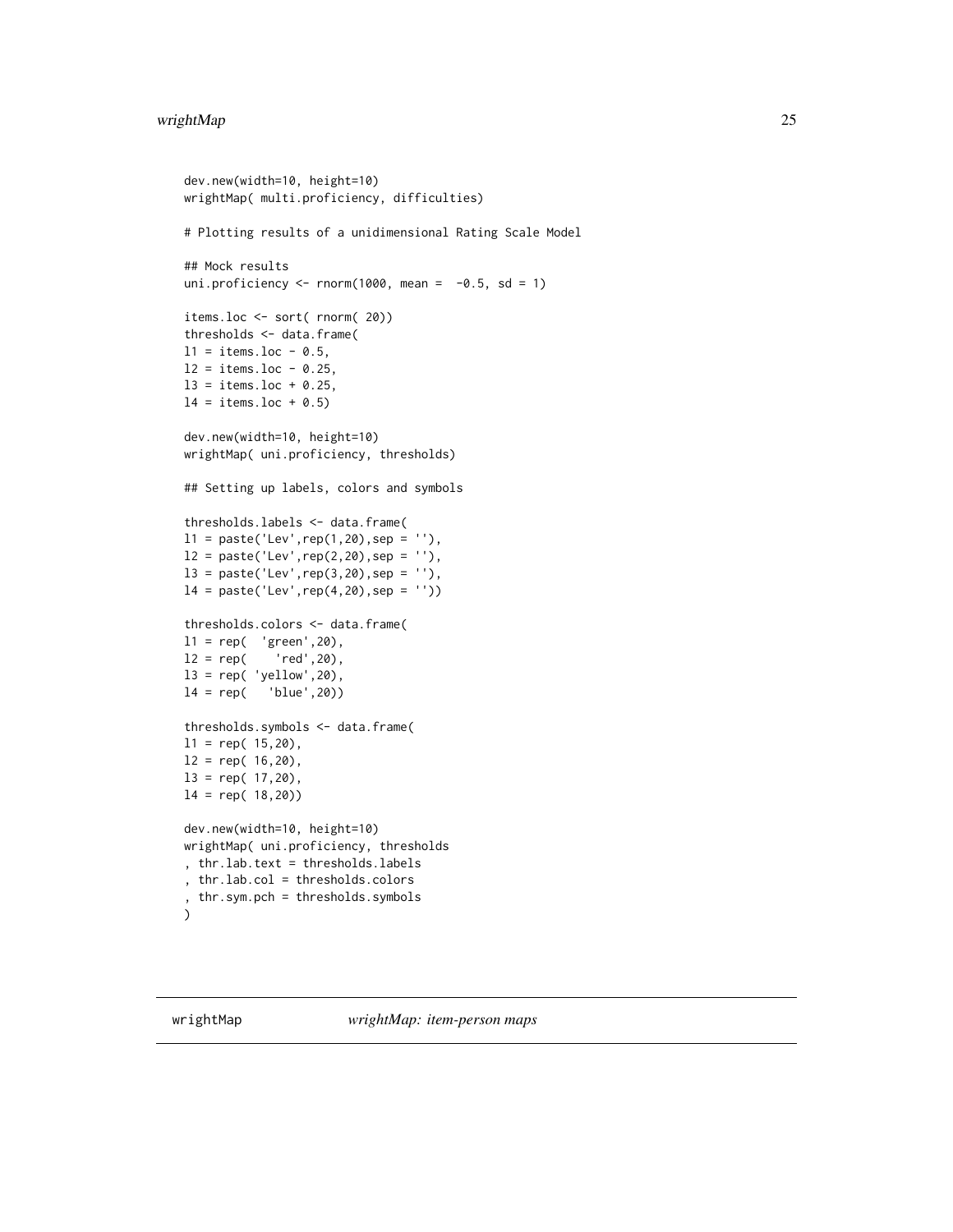#### <span id="page-25-0"></span>Description

This function allows the easy generation of 'Wright Maps' (named after Ben Wright), also known as item-person maps. They are used to to display unidimensional and multidimensional assessment results. These maps represent simultaneously the proficiency distribution of respondents and the item difficulty parameters as estimated by a model of the Rasch family.

#### Usage

```
wrightMap(thetas, thresholds = NULL, item.side = itemModern, person.side = personHist
, main.title = "Wright Map", min.logit.pad = 0.25, max.logit.pad = 0.25, min.l = NULL
, max.l = NULL, item.prop = 0.8, return.thresholds = TRUE, new.quartz = FALSE
, use.hist = NULL, \ldots)## S3 method for class 'CQmodel'
plot(x, \ldots)
```
#### Arguments

|                   | The parameters documented here do not include many of the options included in<br>the Wright Map family of functions. For graphical parameters, see item.side<br>and person.side. For data handling, see item.person.data and CQmodel.<br>wrightMap parameters: |  |
|-------------------|----------------------------------------------------------------------------------------------------------------------------------------------------------------------------------------------------------------------------------------------------------------|--|
|                   | a vector, matrix or data frame of person parameter estimates. Can also be a<br>character string specifying a ConQuest output file of person parameter estimates,<br>or a CQmodel object. Will be sent to the function personData.                              |  |
| theeabolds        | matrix or data frame of item parameter estimates. Can also be a character string<br>specifying a ConQuest show file. Will be sent to the function itemData.                                                                                                    |  |
| item.side         | function to use to draw the item side of the map. Currently included options<br>are itemModern (default), itemClassic (for ConQuest-style Wright Maps) and<br>itemHist. See <i>item.</i> side for details.                                                     |  |
| person.side       | function to use to draw the person side of the map. Currently included options<br>are personHist (default), to draw the person distribution as a histogram, and<br>personDens, which draws a density plot. See person. side for details.                       |  |
| main.title        | title of the Wright Map.                                                                                                                                                                                                                                       |  |
| min.logit.pad     | numeric value indicating how much of the lower end of the logit scale should be<br>included in the plot.                                                                                                                                                       |  |
| max.logit.pad     | numeric value indicating how much of the upper end of the logit scale should be<br>included in the plot.                                                                                                                                                       |  |
| min.l             | numeric value for fixing the lower end of the logit scale. It overrides the auto-<br>matic detection of the range and the min. logit.pad correction.                                                                                                           |  |
| max.l             | numeric value for fixing the upper end of the logit scale. It overrides the auto-<br>matic detection of the range and the max. logit. pad correction.                                                                                                          |  |
| item.prop         | numeric value greater than 0 and smaller than 1 indicating the proportion of the<br>plot to be allocated to the item part of the Wright Map.                                                                                                                   |  |
| return.thresholds |                                                                                                                                                                                                                                                                |  |
|                   | logical. Determines whether the to return or not the numeric values used to<br>position the parameters on the item side of the Wright Map. Enabled by default.                                                                                                 |  |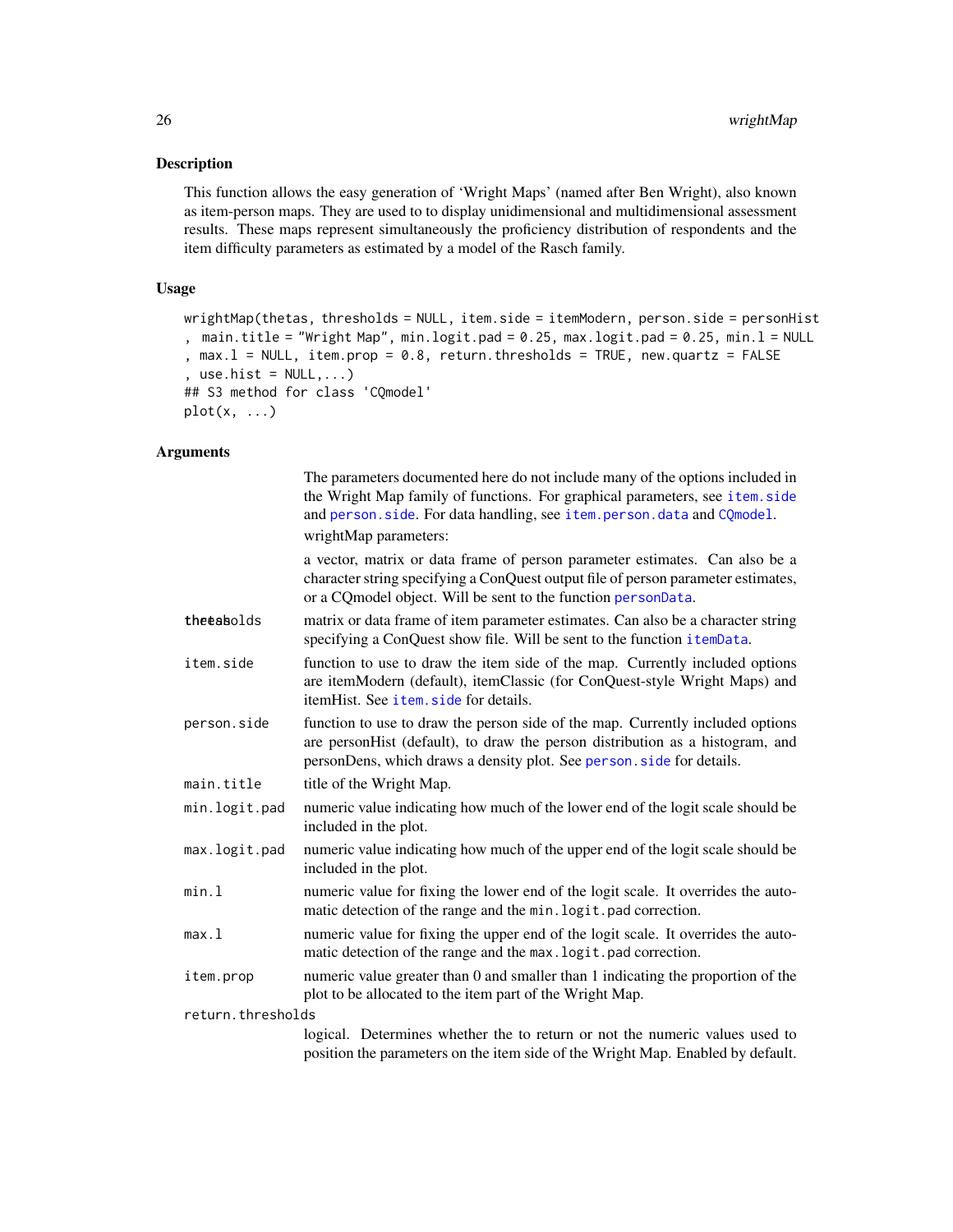#### <span id="page-26-0"></span>wrightMap 27

| new.quartz   | logical. Determines whether the wrightMap will be created on a new graphical<br>device or if it will reuse one already open. By default is set to FALSE to avoid<br>creating new devices. |
|--------------|-------------------------------------------------------------------------------------------------------------------------------------------------------------------------------------------|
| use.hist     | deprecated. Use the person, side parameter instead                                                                                                                                        |
| $\cdot$      | Additional arguments to pass to personData, itemData, person, side, or item, side                                                                                                         |
|              | wrightMap can also be called by passing a CQ model object to plot:                                                                                                                        |
| $\mathsf{x}$ | CQ model object to pass to plot                                                                                                                                                           |

#### Author(s)

David Torres Irribarra and Rebecca Freund

#### References

Wilson, M. (2005). Constructing measures: An item response modeling approach. Wright, B. D., \& Stone, M. H. (1979). *Best test design.* Chicago: Mesa Press.

#### See Also

[person.side](#page-16-1) [item.side](#page-8-1) [personData](#page-5-1) [itemData](#page-5-1)

#### Examples

```
# Plotting results of a unidimensional Rasch Model
```

```
## Mock results
 uni.proficiency \le rnorm(1000, mean = -0.5, sd = 1)
 difficulties <- sort( rnorm( 20))
```

```
## Default map
wrightMap( uni.proficiency, difficulties)
```

```
## Density version
wrightMap( uni.proficiency, difficulties, person.side = personDens)
```

```
# Plotting results of a multidimensional Rasch Model
```

```
## Mock results
 multi.proficiency <- data.frame(
   d1 = rnorm(1000, mean = -0.5, sd = 1),d2 = rnorm(1000, mean = 0.0, sd = 1),d3 = rnorm(1000, mean = +0.5, sd = 1)difficulties <- sort( rnorm( 20))
dev.new(width=10, height=10)
wrightMap( multi.proficiency, difficulties)
```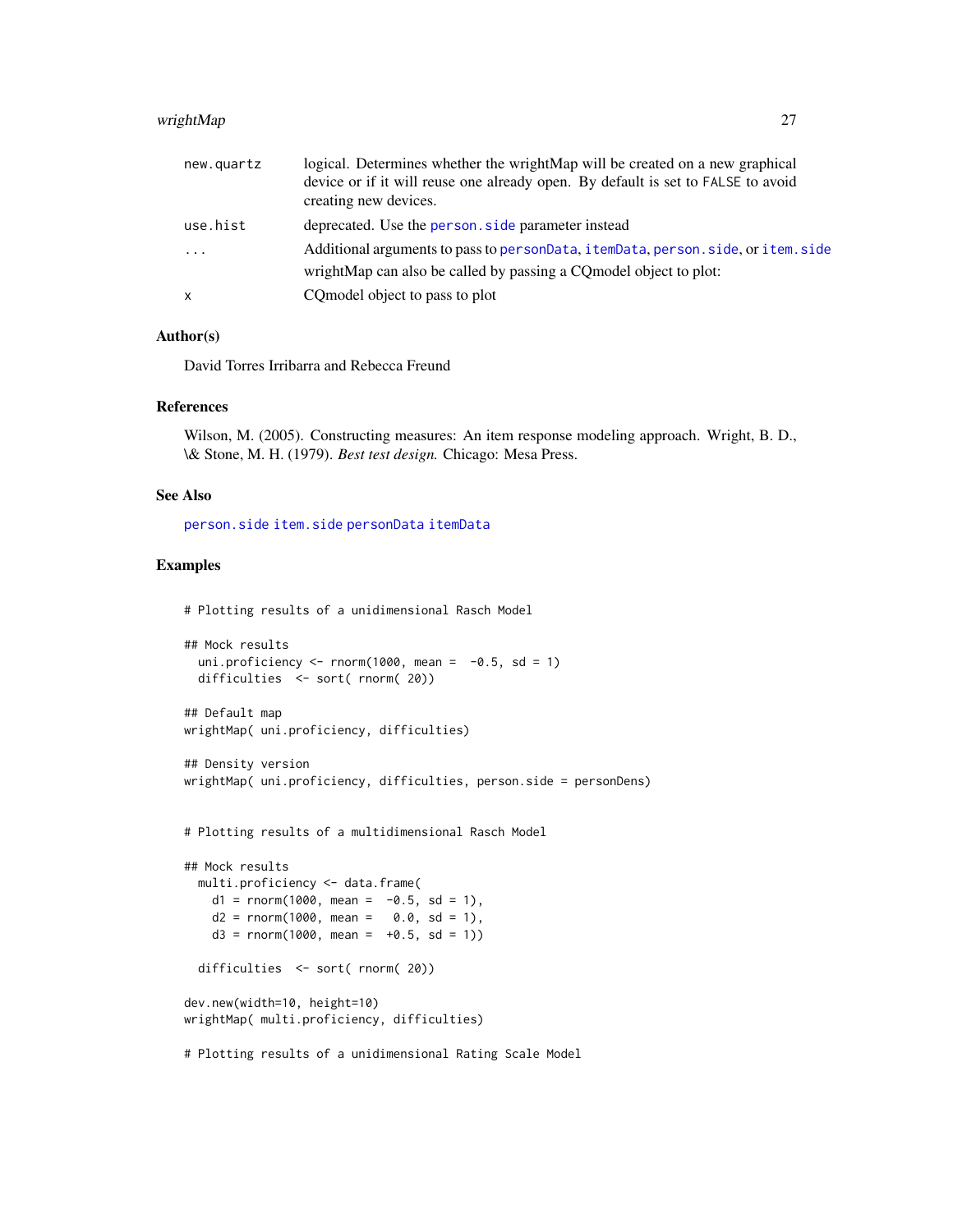```
## Mock results
  uni.proficiency \le rnorm(1000, mean = -0.5, sd = 1)
  items.loc <- sort( rnorm( 20))
  thresholds <- data.frame(
   11 = items.loc - 0.5,
   12 = items.loc - 0.25,
   13 = items.loc + 0.25,
   14 = items.loc + 0.5)
wrightMap( uni.proficiency, thresholds)
    ####ConQuest integration###
   fpath <- system.file("extdata", package="WrightMap")
   #Partial credit model:
model1 <- CQmodel(p.est = file.path(fpath,"ex2.eap"), show = file.path(fpath,"ex2.shw"))
wrightMap(model1)
# Rating scale model:
model2 <- CQmodel(file.path(fpath,"ex2b.eap"), file.path(fpath,"ex2b-2.shw"))
wrightMap(model2, label.items.row = 2)
  # Complex model
model3 <- CQmodel(file.path(fpath,"ex4a.mle"), file.path(fpath,"ex4a.shw"))
wrightMap(model3, min.logit.pad = -29, person.side = personDens)
  ### Skip CQmodel
wrightMap(file.path(fpath,"ex2a.eap"), file.path(fpath,"ex2a.shw"),
```
label.items.row = 3)